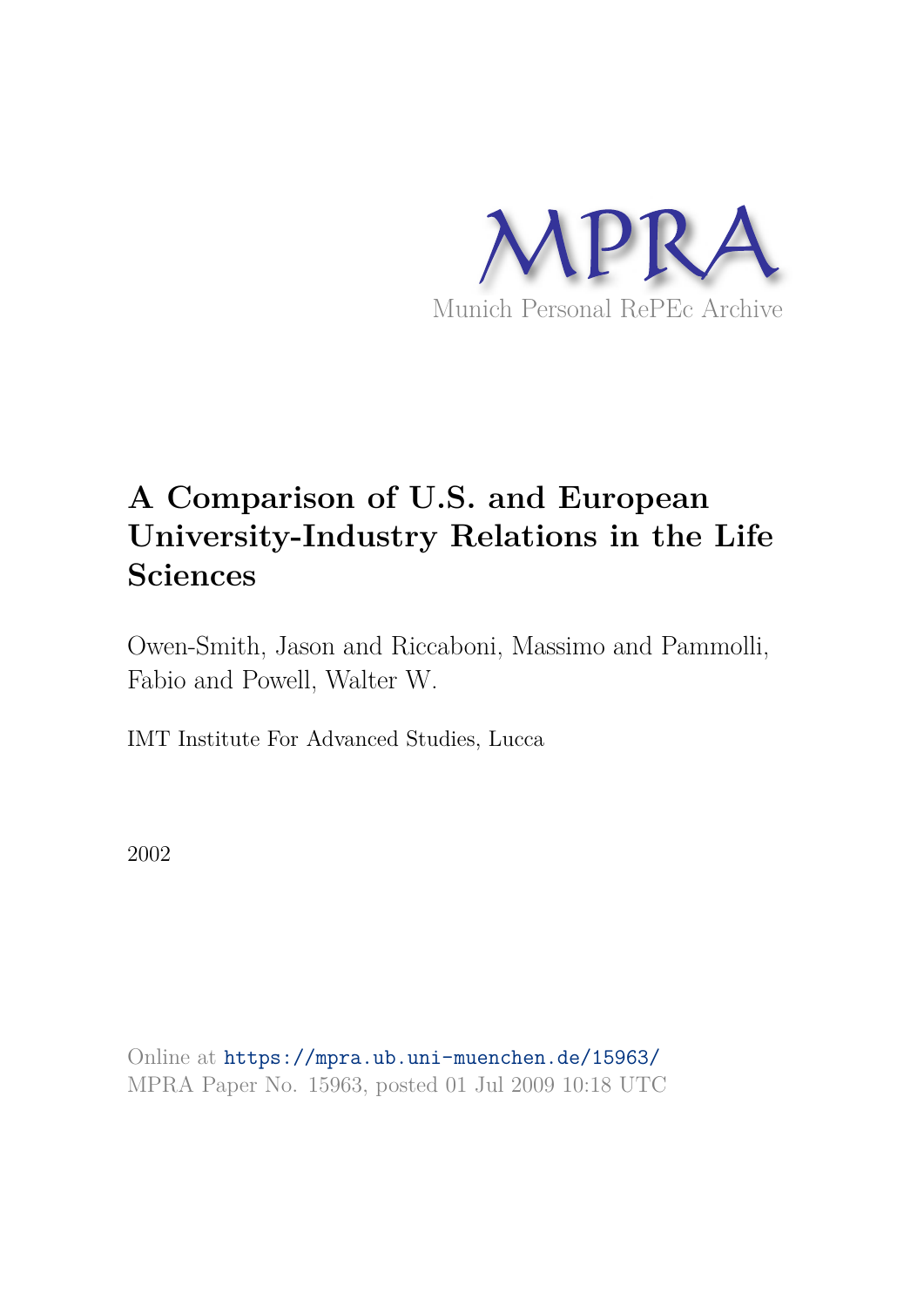## **A Comparison of U.S. and European University-Industry Relations in the Life Sciences**

Version as of 04/01/01 Word Count, ~8,776 inclusive

Jason Owen-Smith, Stanford University Massimo Riccaboni, University of Siena Fabio Pammolli, University of Siena Walter W. Powell, Stanford University

To Appear In:

*Management Science* special issue on University Entrepreneurship and Technology Transfer, Scott Shane and David Mowery, editors.

This research was supported by grants from the Association for Institutional Research (Grants # 99-129-0, 00-129-1, Jason Owen-Smith, PI), the National Science Foundation (Grant # 9710729, W.W. Powell & K.W. Koput, PIs), the Merck Foundation (EPRIS Project, F. Pammolli PI), the European Commission (Contract # SOE1-CT 98-1116, DG 12-SOLS: ESSY Project). We thank Ashish Arora, Hannah Kettler, Georg Kruecken, Kenneth Pavitt, Scott Shane, and Deepak Somaya for their helpful comments.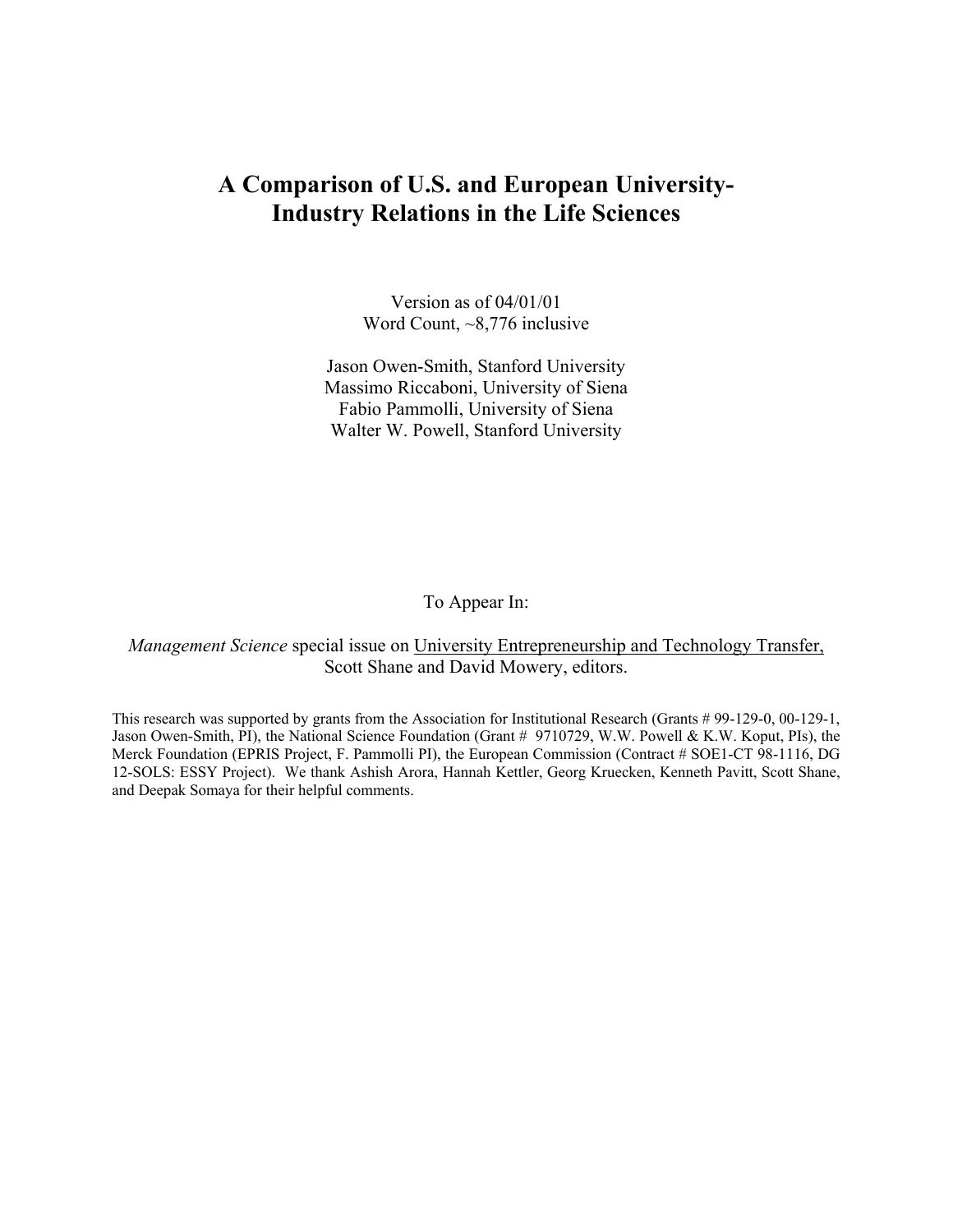#### **I. Introduction**

Universities in the United States and Europe are often compared with respect to their divergent levels of involvement in the private economy. The U.S. university system, with its mix of both public and private institutions, has long played a significant role in conducting research that contributes to technological development and industrial performance (Geiger, 1988; Rosenberg and Nelson, 1994). Historically, this "knowledge plus" orientation, in which high-quality public and academic research tends to be driven by "joint goals of understanding and use" (Stokes, 1997, p. 15) was contrasted to the European scene, where universities were believed to contribute more to knowledge for its own sake and to the preservation of distinctive national cultures (Ben David, 1977).

 Over the past decade, the development of a number of key science and technology-based industries – most notably information and communication technologies, and biotechnology – has helped spark economic growth. The United States has broad commercial leadership in many of these new areas, and commentators suggest that U.S. universities and research institutes played a significant role in this process (Mowery and Nelson, 1999; Mowery, Nelson, Sampat and Ziedonis, 2001). The diverse interfaces between U.S. research universities and the private sector have been widely documented (Link, 1999; Mowery, 1999). Patenting by U.S. universities increased nearly seven fold over the period 1976-1998 (Owen-Smith, 2000) and licensing revenues from the sale of intellectual property have grown briskly as well. The science-based startup firm has been the cornerstone of the commercial field of biotechnology, with university researchers playing a significant role as founders, consultants, and members of scientific advisory boards.

In contrast, industry-university relations in Europe have lagged behind, in part due to legal prohibitions in some countries against faculty collaboration with commercial entities, and cultural predispositions against academic involvement with commerce. Since the late 1980s, however, European attention has shifted to technology policy and academic technology transfer (Howells and McKinlay, 1999). In a climate of strong anxiety about European Union competitiveness in sciencebased industries, programs developed following the Single European Act of  $1987$ ,<sup>1</sup> encourage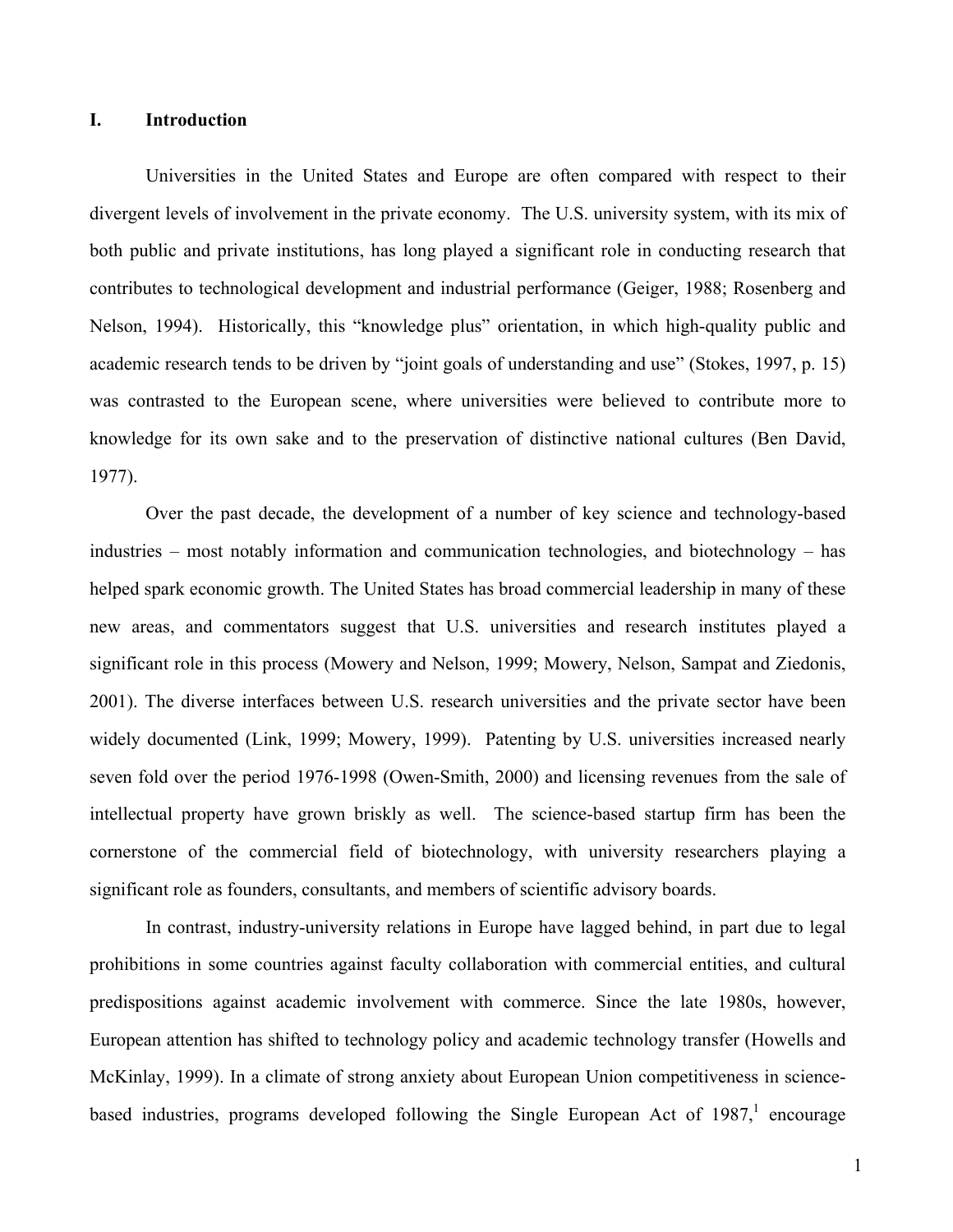matches between universities and firms, placing particular emphasis on quick delivery of tangible commercial results (Peterson and Sharp, 1998).

Strong contrasts exist between European and U.S. research infrastructures, however. Consider, as an illustration, differences in university organization and governance between the U.S. and Germany. The U.S. system is highly decentralized. Even public universities rely on diverse funding sources, including state and national governments, foundations and corporate supporters, tuition revenues, and alumni gifts. Private universities, especially elite ones, are also supported by generous endowments. Financing is considerably more centralized within European nations, and this centralization entails more hierarchical control, especially in the absence of continental funding agencies (Clark, 1993). Faculty members in the U.S. have much more research independence at early career stages, and academic scientists frequently move between universities in an effort to better their labor market position. In Germany and elsewhere on the continent, there is much less autonomy and mobility for younger scientists. In addition, blurring boundaries between basic and goal-oriented research and increased competition for research support and funding enable greater mixing of disciplines in the U.S (Galambos and Sturchio, 1998; Morange, 1998). In Germany, a number of the highly prestigious Max Planck institutes are organized hierarchically around a single field, such as biochemistry, genetics, or immunology. Elite research institutes in the U.S., such as Cold Spring Harbor, Salk, or Scripps, routinely bring together faculty from multiple fields.

 Against this background, we undertake a broad comparison of linkages between research universities, public research institutes and the private sector in the field of the life sciences and analyze how differences in the pattern of these relationships have shaped the development of biotechnology in the United States and Europe. Our expectation is that the competitive, highly decentralized, and more autonomous U.S. setting is likely to foster more free-flowing relations with industrial partners, more interest in technology transfer, and more involvement in the commercial development of research. We draw on a variety of databases to compare the U.S. and Europe with regards to the processes by which biomedical research moves from the academic laboratories into clinical development.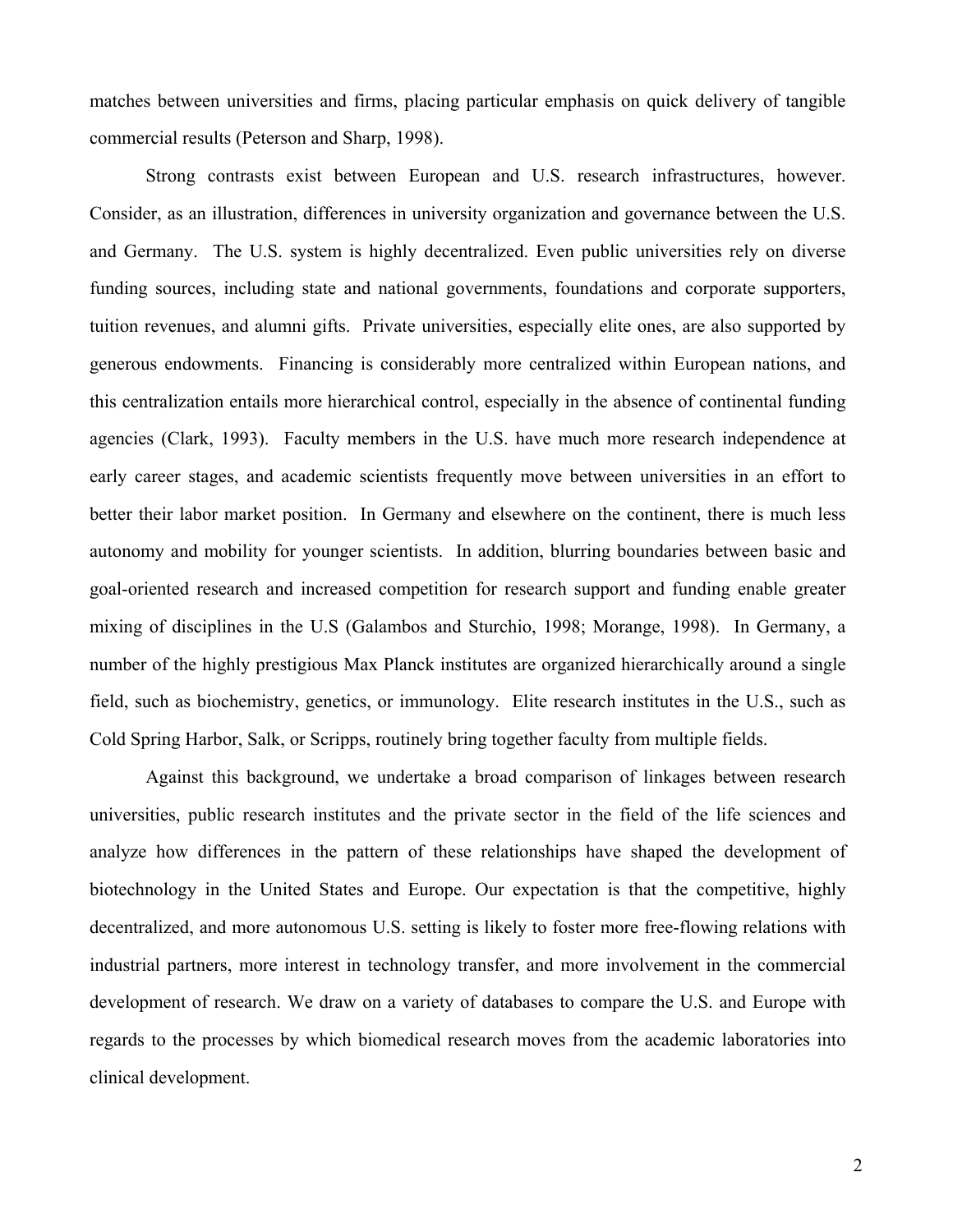The explosion of knowledge in molecular biology and genetics has generated a wide range of new medical opportunities. Because the relevant scientific knowledge and organizational skills are broadly dispersed, no single organization has been able to internally master and control all the competencies required to develop a new medicine (Powell, Koput, and Smith-Doerr 1996; Pammolli, Riccaboni and Orsenigo, 2000; Orsenigo, Pammolli and Riccaboni, 2000). Biomedicine, then, is characterized by extensive reliance on collaboration among many parties, including universities, research institutes, new biotechnology firms, and mature pharmaceutical and chemical corporations (Arora and Gambardella, 1994; Lerner and Merges, 1998; Stuart, Hoang, and Hybels, 1999; Arora et. al., 2000). These varied combinations of organizations afford us the opportunity to analyze cross-national differences in the roles these diverse organizations play in knowledge commercialization.

In section II below, we sketch the institutional terrains in Europe and the U.S. that have shaped the division of labor in biomedical innovation. The research systems in the U.S. and Europe are organized in qualitatively different ways, hence any comparison must be sensitive to variation on multiple dimensions. We use the methods of correspondence analysis and large-scale network analysis to capture these systemic differences. Methods and data sources are discussed in section III. In section IV, we present the comparative analyses, beginning with relational data on collaborative R&D projects. We look at R&D projects that were originated by public research organizations  $(PRO)<sup>2</sup>$  and subsequently developed by an array of different types of organizations. The distribution shows U.S.-European variation, as well as strong cross-national linkages. To better understand these linkages, we examine the position of countries in an international network of collaborative R&D projects. We then view more closely these national patterns through an assessment of patent coassignment relationships. We find, again, strong national-level patterns. We analyze these nationallevel characteristics by looking at the focus of R&D at leading research organizations in Europe and the U.S., matching patenting activity with therapeutic categories. These analyses point out the heterogeneity of the U.S. system, on both scientific and organizational dimensions. We examine this heterogeneity by mapping the evolution of interorganizational ties in the United States at the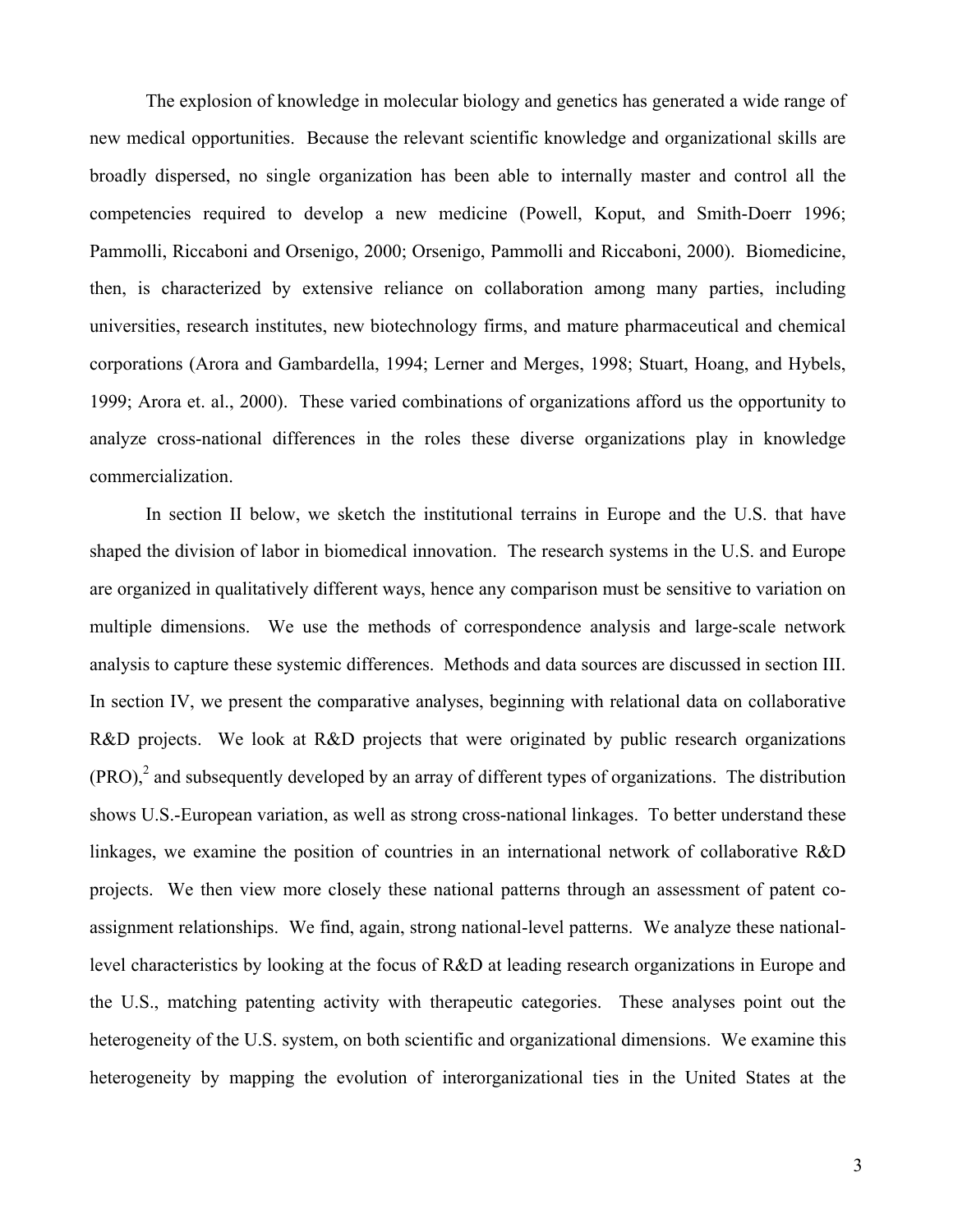regional level. We conclude our analyses with a fine-grained view of the Boston area, one of the leading centers for biotech in the United States.

We assess the implications of our analyses in section V, stressing the twin importance of integrative capacity (i.e.: the ability to move back and forth from basic research to clinical development) and relational capability (i.e., the ability to collaborate with diverse kinds of organizations). We conclude by noting that while many analyses of the biomedical systems in the U.S. and Europe highlight differences in financial and labor markets and note key policy differences, (for a review see Gambardella, Orsenigo, and Pammolli, 2000), we stress fundamental variation in the organization of the upstream R&D process.

#### **II. Trajectories of development in the U.S. and Europe.**

The canonical explanation for differences in the rate of development of U.S. and European biomedicine is straightforward, emphasizing first-mover advantage in the growth of small, researchintensive U.S. biotechnology firms. Along with the biotech boom, emphasis has been placed on the evolution of supporting institutions ranging from federal policy initiatives (e.g. the 1980 Bayh-Dole Act) to the availability of venture capital, intellectual property (IP) law firms, and university technology transfer. We think this story is accurate, but incomplete. Our focus is more on the division of innovative labor. We highlight the importance of the underlying science and the diversity of organizations involved in R&D activities. Using data on public-private R&D relationships, we demonstrate that there are very different constellations of players in R&D networks in Europe and the U.S., and that these participants are engaged in different kinds of research and clinical activities.

To foreshadow our argument, the United States is characterized by relationships between U.S. public research organizations and firms located in dense regional clusters that span therapeutic areas, cross multiple stages of the development process, and involve diverse collaborators. In contrast, European innovative networks are characterized by sparser, more specialized, upstream relationships among a more limited set of organizational participants located in national clusters.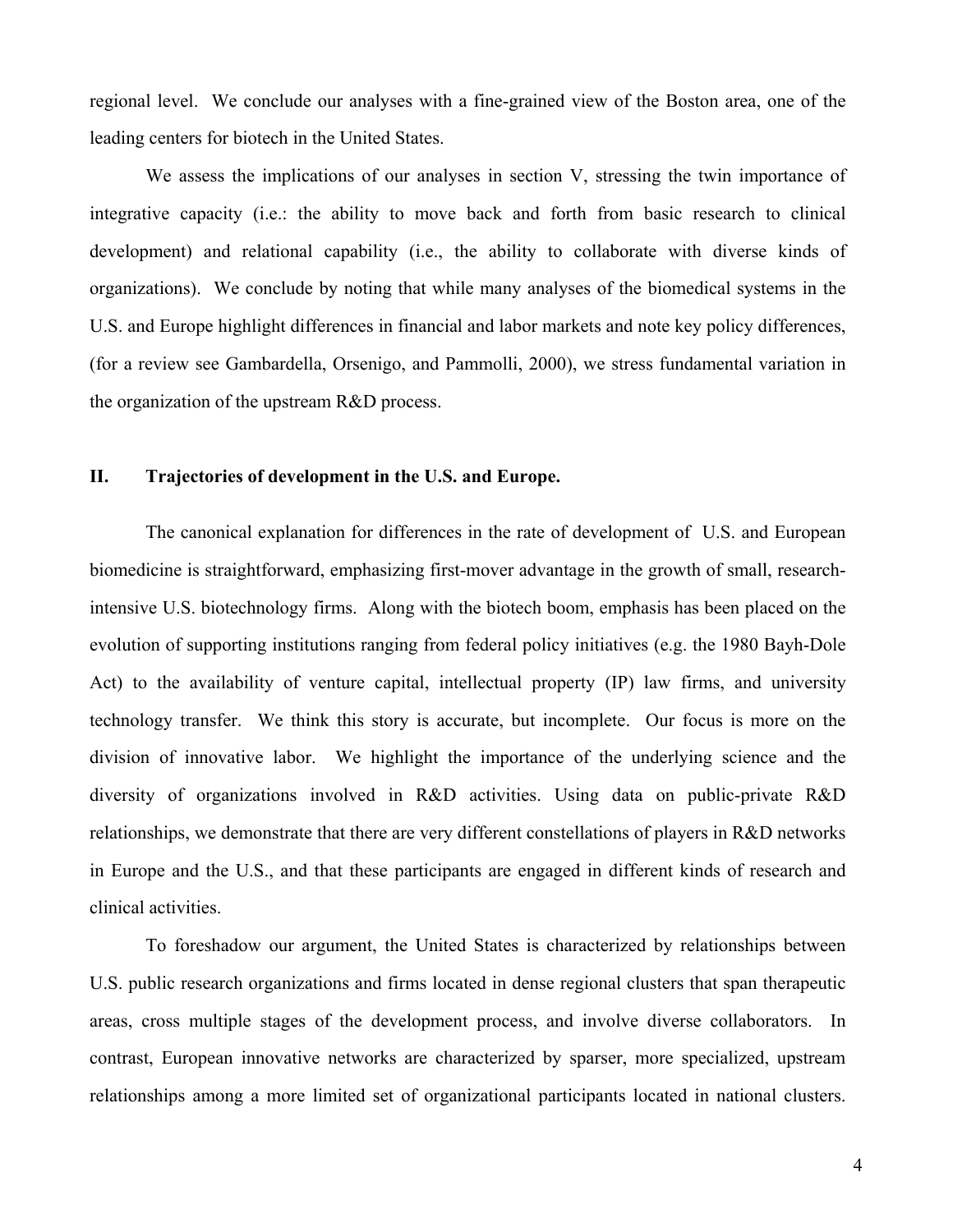Both U.S. and European networks are geographically clustered, then, but in quite different manners. From these disparate starting points, European and U.S. innovative networks branch out in different ways.

The science underlying biotechnology was developed in university and government laboratories. The leading centers of research in the new molecular biology were dispersed widely throughout advanced industrial nations.<sup>3</sup> Initial technological breakthroughs – most notably Herbert Boyer and Stanley Cohen's discovery of recombinant DNA methods and George Köhler and Cesar Milstein's cell fusion technology to create monoclonal antibodies – occurred in Californian and British universities. But from the outset, U.S. universities and academic scientists actively worked to help create the biotechnology industry and reap rewards from their involvement (Liebeskind, Oliver, Zucker and Brewer, 1996; Zucker, Darby, and Brewer, 1998; Mowery et. al. 2001). Consequently, small science-based firms were initially located in close proximity to key universities and research institutes. In time, established pharmaceutical companies (EPCs) were also attracted to the field, initially collaborating with biotech firms in research partnerships and providing a set of downstream skills that were lacking in the R&D-intensive startups. Eventually, the considerable promise of biotechnology led nearly every EPC to develop, with varying degrees of success, both inhouse capacity in the new science and a wide portfolio of alliances with small biotech firms (Arora and Gambardella 1990; Gambardella, 1995).

 The early development of dedicated biotech firms (DBFs) created an initial advantage for the United States in biotechnology, as close contact between DBFs and universities became commonplace by the mid-1980s. Important differences in the nature and level of support for academic life science research have also played a key role in shaping this comparative advantage of the U.S. system (Gambardella, et. al., 2000).<sup>4</sup> The structure of the research system and the strategies pursued by funding agencies are crucially important. In the U.S., substantial R&D monies have been administered through the NIH, which has supported significant interaction between the producers of fundamental biological knowledge and those involved in clinical research and drug development at public research centers and universities. Moreover, the U.S. biomedical research system is characterized by numerous alternative sources of support, with selection mechanisms that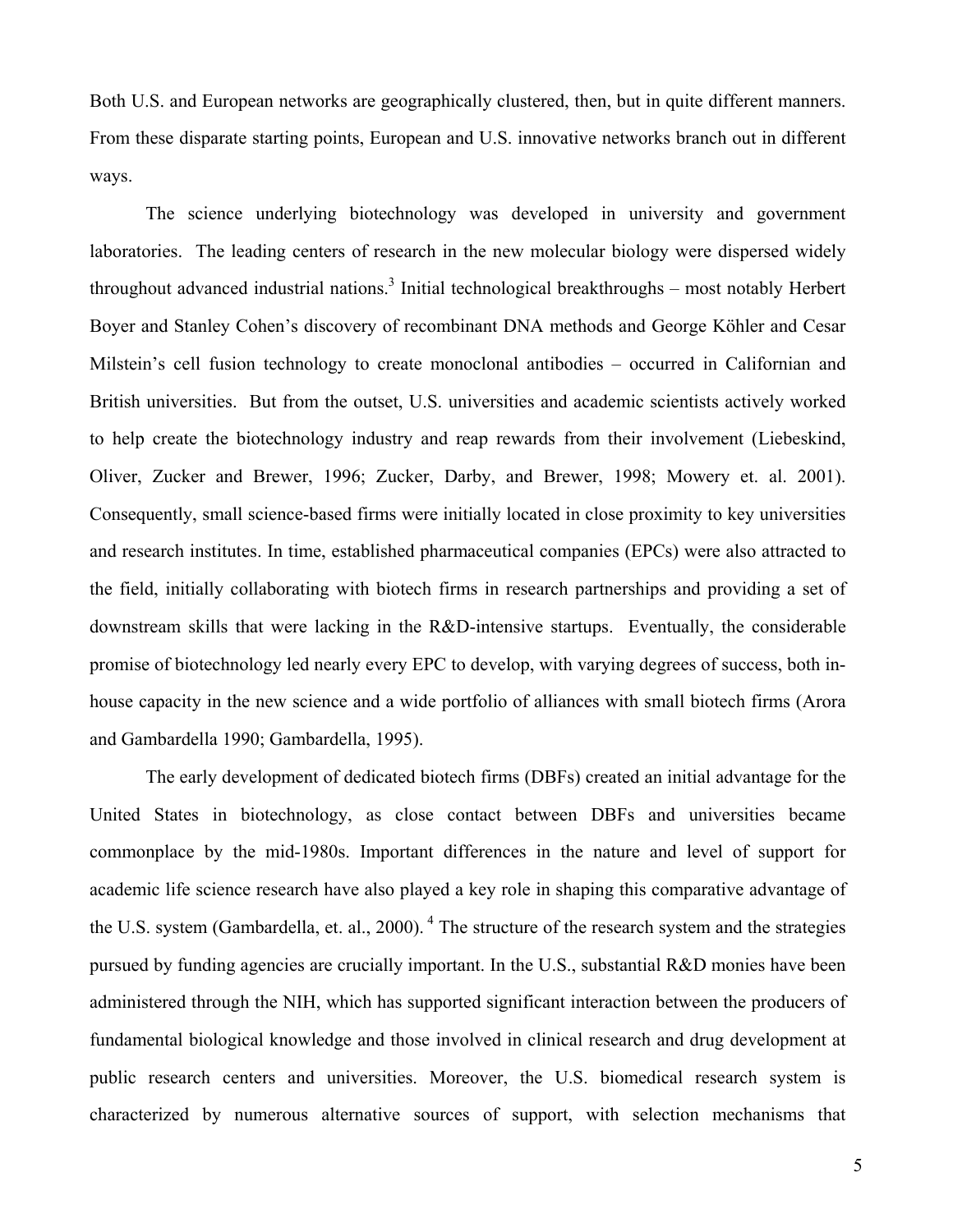complement the NIH and act according to different principles (Stokes, 1997). These varied funding sources permit diversity to be explored.

In Europe, funding has tended to be administered at the national level, with strongly differentiated approaches apparent across countries. This process may have hindered the development of a critical mass, especially in smaller countries. In many cases, resources have either been spread among a large number of "small" laboratories, or they have been excessively concentrated in the one or two centers of excellence. Support coming from the various Europeanwide programs has only partially changed the situation. In addition, research funds are less likely to support integration between basic science and clinical development.

European biomedical research has also been less integrated with teaching. The relevance of the research-teaching nexus in fostering high quality scientific research and integrating academic and industrial science should not be understated. In particular, the diffusion of molecular biology into general training in many European countries is a relatively recent phenomenon. As compared to the U.S., research in molecular biology has tended to be confined to highly specialized university and research institute laboratories (Morange, 1998). Particularly in Continental Europe, policies have been targeted mainly to creating specific organizational devices to manage technology transfer, such as science and technology parks. These intermediary institutions may even increase the distance between universities and industry by introducing an additional layer to the relationship. We argue that these institutional differences in funding, and the relationships among research, clinical work, and teaching, shape the structure of university-industry R&D networks in the U.S. and Europe.

Partly as a consequence of the institutional differences sketched above the founding of new biotechnology companies in Europe was more difficult. Rates of formation of start-ups are strongly correlated with the strength of university and public research institutes in the underlying science (Zucker et al, 1998). In the absence of small local firms, the large European companies turned to small American partners to tap new competencies as they struggled to catch up. Given the head start and faster rates of technological development in the U.S., European start-ups may have been preempted by American firms. Finally, we expect that the more dominant and geographically dispersed large European firms have had a pronounced effect on the development of European R&D networks,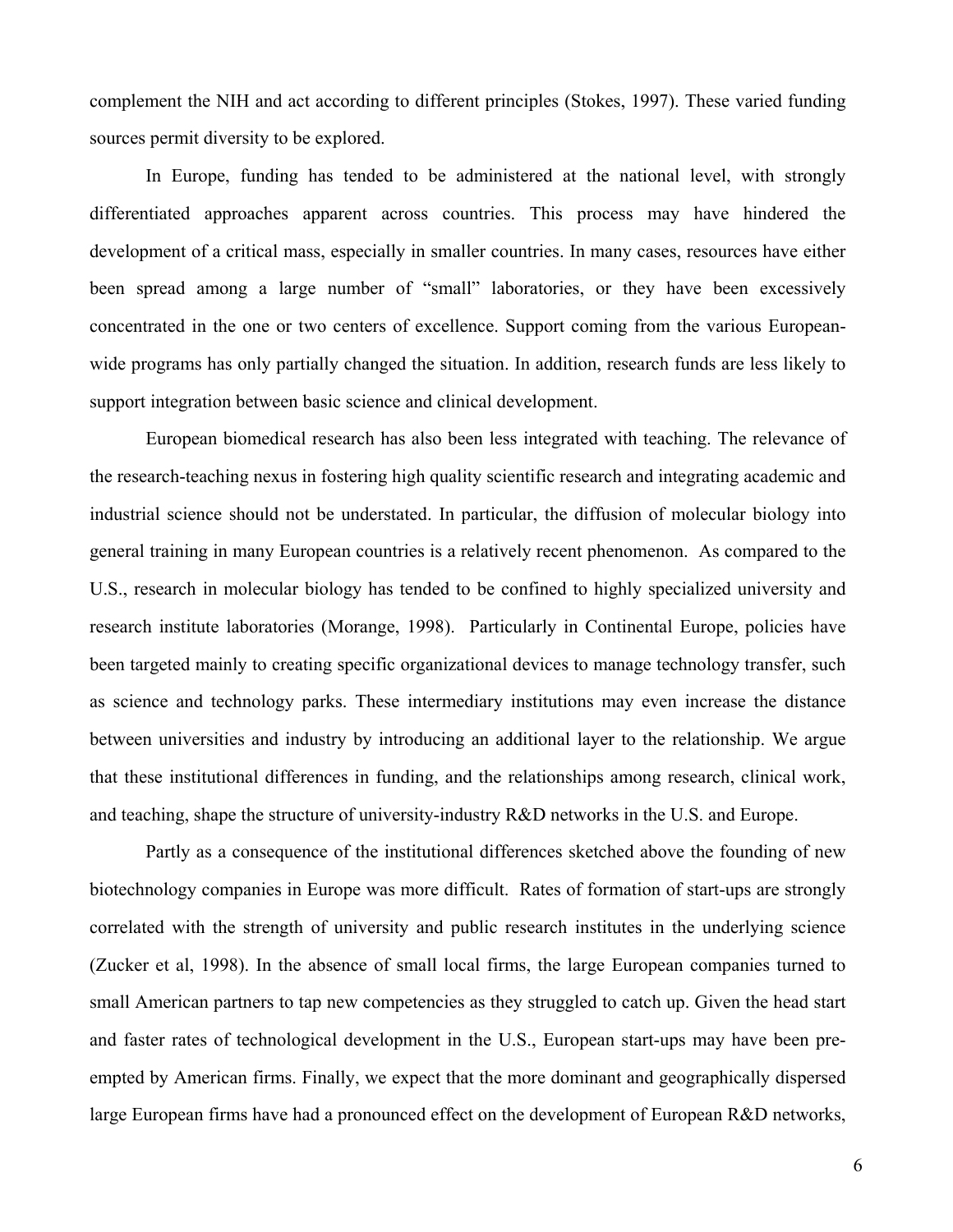as these organizations serve a 'clearing-house' function for the development of more specialized innovations from national research clusters.

#### **III. Data and Methods**

Analyzing cross-national differences in research funding, organization, and practice, as well as differential integration across R&D, clinical activity, and teaching is most effectively accomplished with methods that visually represent patterns of relationships. We are less interested in the attributes of individual research organizations and much more concerned with the linkages that structure innovation systems. Hence we utilize methods that capture these relational features graphically. We use correspondence analysis and Pajek to examine key characteristics of life science knowledge networks. Correspondence analysis is an analytical technique for studying the canonical correlations between two (or more) sets of categorical variables.<sup>5</sup> We perform correspondence analyses to visually represent correlations among therapeutic patent classifications and public research organization assignees in a common two-dimensional space. We use Pajek<sup>6</sup> to graphically display collaborative networks at the national, cross-national, and organizational level. Unlike more traditional visualization methods, which arbitrarily locate network nodes in twodimensional representations, Pajek draws upon a meaningful scaling algorithm based on the idea that points may push and pull at each other in different ways and an optimal representation is one where there is a minimum amount of stress placed on the 'springs' connecting the entire graph. Pajek uses the Fruchterman-Rheingold (1991) algorithm that attempts to simulate a system of mass particles. The vertices simulate mass points repelling each other, while the edges simulate springs with attracting forces. The algorithm minimizes the overall "energy" of this system to represent distance among actors in the collaborative networks. The representations we present to illustrate our argument capture not only the pattern and density of collaborative activity, but also are a meaningful indicator of the extent to which such collaborations create actual clusters of tightly connected partners.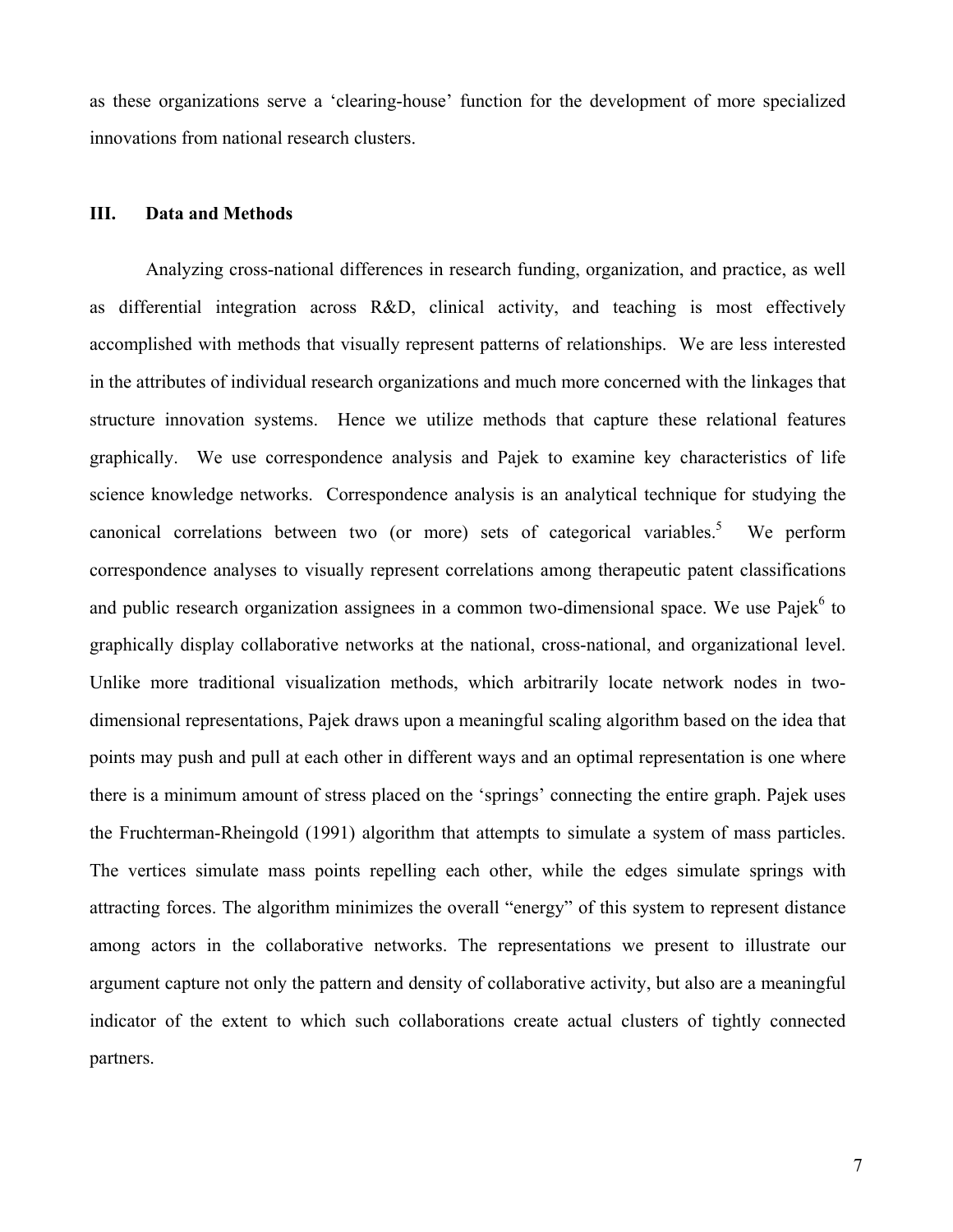We draw on several complementary data sets to analyze European and U.S. research organization-industry innovation networks for the period spanning 1988-1999. Two patent data sets and two research collaboration data sets form the core of our analyses. The databases developed by Powell and Kenneth Koput, and by Owen-Smith focus primarily on the United States. In their examination of the role research universities play in the commercial field of the life sciences, they find 1,026 linkages between public research organizations and dedicated biotech firms over the twelve-year period. For each relationship, data are available on the purpose of the affiliation, its duration, and the identities of the participants. These relationships represent formal contractual ties established between firms or through the auspices of the United States Patent and Trademark Office. The larger database from which these relationships are extracted focuses on dedicated biotechnology firms (Powell and Koput) and Research One Universities as designated by the Carnegie Foundation classification system (Owen-Smith). Both databases have been used extensively in previous research (Powell et. al. 1996; Powell et al. 1999; Owen-Smith 2000, 2001).<sup>7</sup>

 The biotech database covers independently operated, profit-seeking entities involved in human therapeutic and diagnostic applications of biotechnology.<sup>8</sup> The sample includes 482 firms, 180 of which exist in all years over the period 1988-99. There were 229 entrants during the period, and 91 exits overall. The database, like the industry, is largely centered in the U.S., although in recent years there has been significant expansion in Europe. In 1999, 80% of the companies were located in the United States, while 10% made their homes in Europe. The U.S. university database focuses on the role that research-intensive campuses have played in biotechnology through the specific lens of patent co-assignment. Drawing on a data set coded from bibliographic information drawn from patents assigned to 89 Research One Universities from 1976-1998, we identify 181 coassigned pharmaceutical patents were jointly owned by R1 universities and dedicated biotech firms or non-university research institutes and hospitals.<sup>9</sup>

 Pammolli and Riccaboni have developed two comprehensive data sets with extensive coverage of Europe and the U.S.. The Pharmaceutical Industry Database (PHID) developed at the University of Siena covers 4,358 collaborative R&D projects among industrial and nonindustrial sources.<sup>10</sup> For each R&D project, the PHID database distinguishes the organization that originated a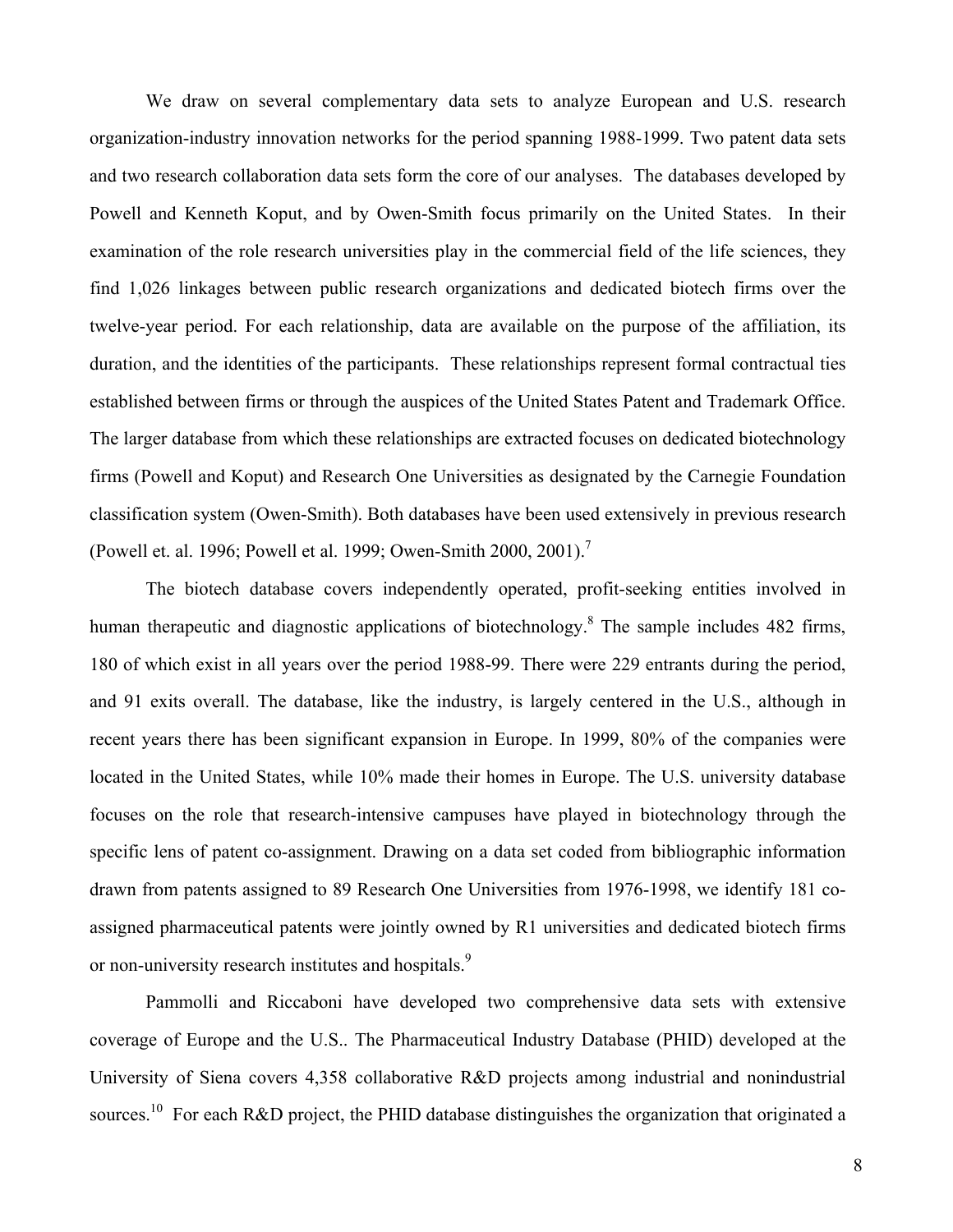new pharmacologically active compound from the organization(s) that licensed that patent for further development. In addition to originator-developer information, each project is classified according to the Anatomic Therapeutic Classification (ATC), which identifies pharmacological actions and biological targets.<sup>11</sup>

The second database draws upon 8,031 patents for therapeutically useful compounds or processes issued by major world patent offices (U.S., U.K, Germany, France, Japan, European, and the Patent Cooperation Treaty legal office) and assigned to the 98 most prolific non-industrial research organizations worldwide.<sup>12</sup> These 98 institutions represent more than 70% of all nonindustrial patents in this sample. These patents were also coded according to the same pharmacological classification used for R&D projects.

 Taken together, these four data sources enable us to develop a comprehensive and novel view of patent co-assignment and collaborative networks involving European and U.S. biotechnology firms, pharmaceutical corporations, and public research organizations. Our data are broad in scope and involve thousands of relationships among multiple types of organizations, enabling us to map qualitative differences in public-private R&D networks in the life sciences.

### **IV. Analyses: Cross-National Networks and Organizational Competencies in R&D.**

We begin by presenting data on R&D projects generated by PROs and developed collaboratively with other organizations.<sup>13</sup> We distinguish the roles of originators and developers, with the former responsible for the underlying basic science, focusing on the early stages of target identification/validation and drug discovery, and the latter handling downstream stages of R&D and subsequent manufacture and/or marketing. We identify originators as the institution that started the R&D project and, typically, held the relevant patent. Note that a variety of organizations – PROs, DBFs, and EPCs perform the roles of developing, producing, and commercializing new biomedical products.

[Insert Table 1 here]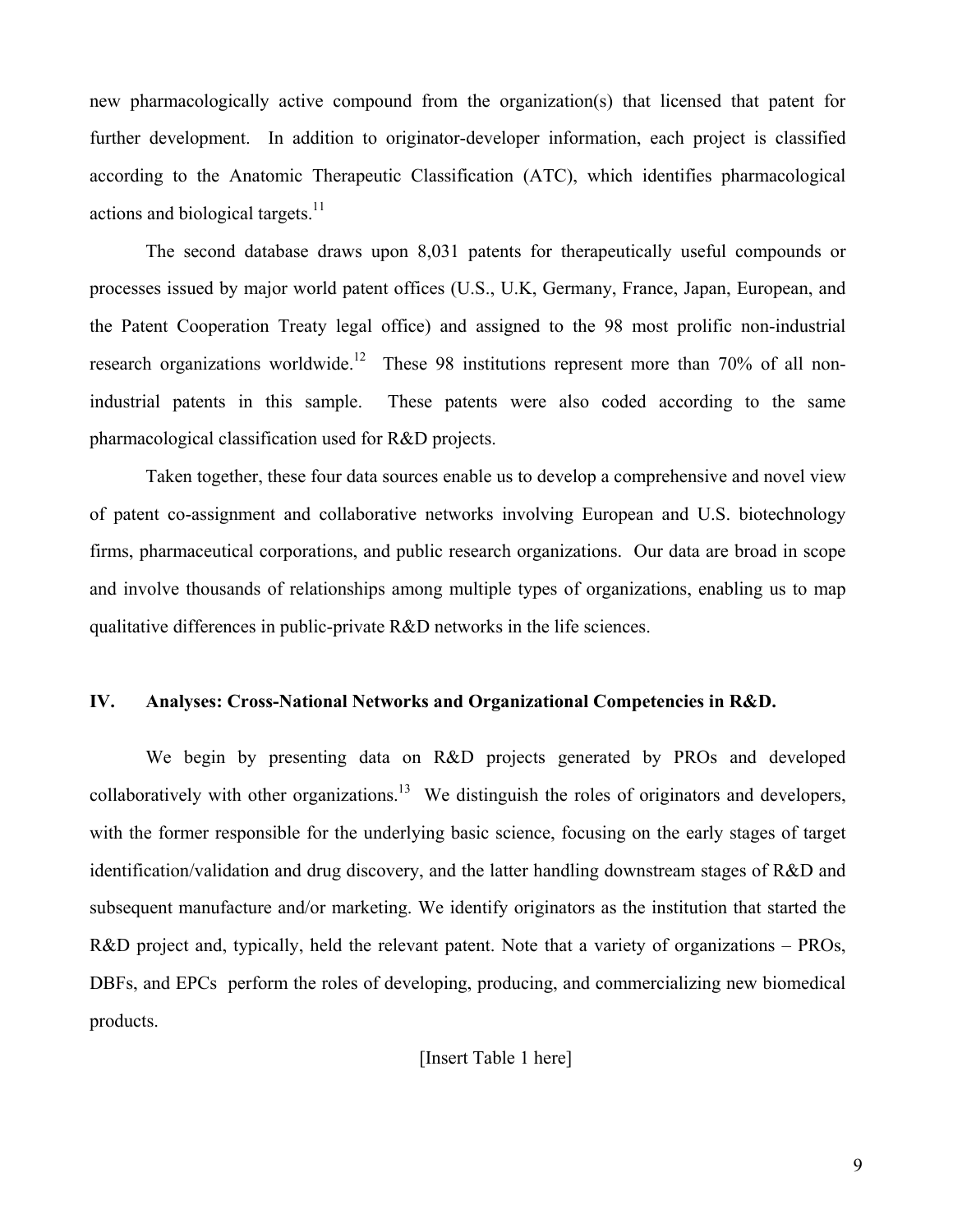The bulk of the collaborative projects occur within the U.S., while a much smaller number are carried out in Europe. But we are somewhat less interested in the scale of activity than in what kind of organizations are involved. In the U.S., dedicated biotech firms do the lion's share of the development work (nearly 55%) on PRO-originated innovations. When a U.S. PRO turns to a European partner, the large multinational corporation is the dominant option. In Europe, there are real differences in collaboration within and across nations. In local collaborations, European PROs turn to DBFs and other PROs much more readily than to large EPCs. But when collaboration occurs across countries, the EPCs become the dominant partner. When European PROs reach across the Atlantic, however, dedicated biotech firms become the primary developers. The picture that emerges is one of very different roles for small firms and large multinationals in Europe and the U.S., with the EPC responsible for the bulk of cross-national collaboration in Europe and the small firm the key participant as a developer in the U.S. We turn now to an in-depth examination of these organizational differences.

*Organizational Underpinnings.* Figure 1 represents the R&D projects data graphically, locating the position of nations in a global network. In this figure the spatial position of the nodes represents individual nations' relative centrality in the international R&D project network. The size of the nodes corresponds to the number of biomedical patents held by PROs in each nation. Thus, node size reflects relative differences in the stock of patented biomedical knowledge held by PROs in each nation, and indicates the volume of innovations generated by each national research system. The numbers associated with the lines are counts of the number of cross-national R&D agreements. For example, the close connection between the U.S. and the U.K. represents 441 individual R&D project ties between PROs and commercial entities. Figure 1 portrays several key characteristics of the international biomedical R&D projects network, reflecting relative national positions in terms of both stocks and international flows of knowledge.

#### [Insert Figure 1 here]

Note the centrality and size of the American node. The large and diverse public research system in the U.S. dominates global patenting and is central in the cross-national project network. This centrality is reflected in the spatial location of the node (a result of Pajek's clustering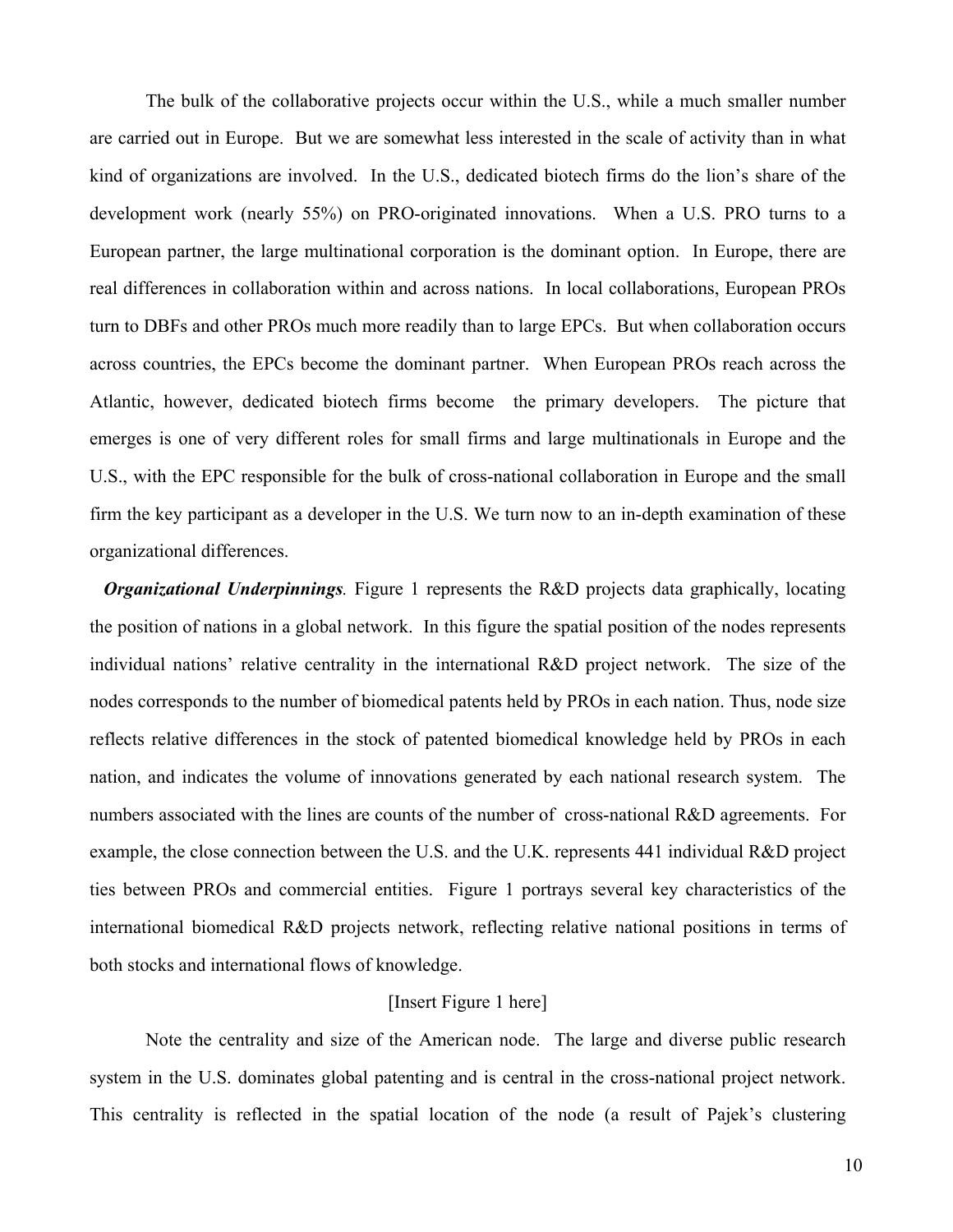algorithm), in multiple connections to otherwise isolated European nations (e.g. the Netherlands, Spain, Belgium, and Denmark), and in high volume cross-national ties. Note that each international link involving the U.S. represents a higher volume of individual R&D agreements than any of the cross-national ties between other nations. Figure 1 clearly implies that the public research organizations in the United States are structurally central and quantitatively dominant in crossnational R&D project networks.

The nationally aggregated picture presented in Figure 1 does not tell the full story, however. R&D projects and patented biomedical innovations are generally the result of organization-level processes. Figure 2 examines the upstream collaborative network among individual PROs to analyze relationships among organizations whose patenting activity drives the size of the nodes in Figure 1. Figure 2 is based on patent co-assignment networks among public research organizations. Each node is a university, research institute or hospital, and each tie represents two or more patent coassignments between the organizations. As was the case with Figure 1, the relative spatial position of nodes is a reflection of the minimum-energy algorithm we employ using Pajek. Several features stand out in this image.

#### [Insert Figure 2 here]

Consider first the regional and national clustering of organizations that we highlight with dashed and dotted lines. The tightly clustered French, German and British research organizations on the left side of the figure and the densely connected U.S. regions in the image's upper right hand quadrant are the result of minimum-energy network drawing techniques and not of arbitrary placement. In addition to demonstrating the coherence of national and regional R&D systems, close inspection of the patterns of patent co-assignment help explain the causes of the U.S. dominance apparent in Figure 1. Note the organizational homogeneity of the French and German national clusters, which include neither hospitals nor universities. Contrast these relatively isolated and homogeneous national clusters with the large and densely interconnected Boston region in the upper quadrant of the figure, which is composed of dense and repeated interconnections among a diverse set of PROs. Elite universities (Harvard, MIT), research institutes (the Dana-Farber Cancer Center),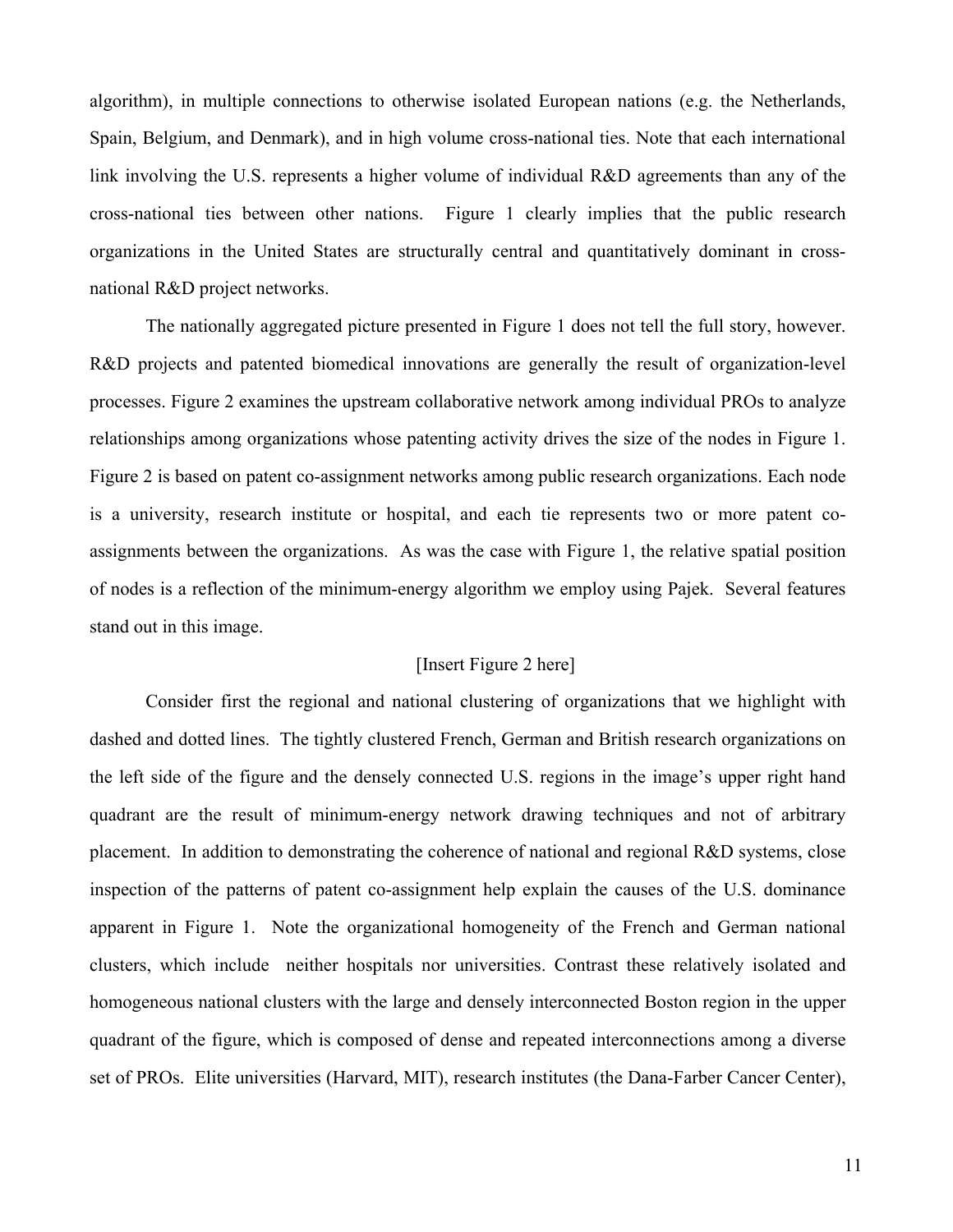and hospitals (Brigham and Women's and Massachusetts General) play central roles in innovative collaborations both within Boston and across U.S. regions.

Closely knit regional networks such as those found in Boston help account for the global centrality of American PROs. But connections across U.S. regions (note for instance the ties between Harvard, Stanford, and the UC system, connections from Dana Farber to the University of Chicago, and from Brigham and Women's hospital to Duke University) and co-assignment ties linking geographically dispersed universities to the National Institutes of Health illustrate a public research system that also reaches across regions and organizational forms. Recall that these relationships represent patent-co-assignments, a particularly close form of R&D collaboration. We argue that these systemic cross-national differences in the organization of early-stage research collaborations explain national differences in biomedical commercialization above and beyond variations in policies or later-stage technology transfer infrastructures. Consequently, we expect the structural clustering of European nations and U.S. regions, and the consolidating effect of interregional ties in the U.S., to result from characteristics of the science underlying these patent coassignment networks. To consider this assertion, we turn to correspondence analyses of the specific therapeutic areas covered by public research institute patents in the U.S. and Europe. As we use the term here, a therapeutic class is one of 102 specific disease areas on which a patented innovation focuses. Thus we can distinguish both the scientific content and the specific target of patented research in the U.S. and Europe.

 *The Organizational Division of Scientific Labor.* Figures 3 and 4 display the outputs from correspondence analyses relating U.S. and European public research organizations and the therapeutic classes in which they patent. Correspondence analysis is applied here to capture substantial differences between leading U.S. and European research institutions in terms of scientific specialization.<sup>14</sup> As an output, correspondence analysis provides a graphical representation in a chisquared metric such that institutions with profiles close to the average are plotted near the origin while more specialized profiles are plotted on the periphery. In Figures 3 and 4, the bold-faced labels represent the most prolific PROs in terms of number of patents, while the lighter labels denote therapeutic macro-classes. Institutions and therapeutic categories play dual roles, weighting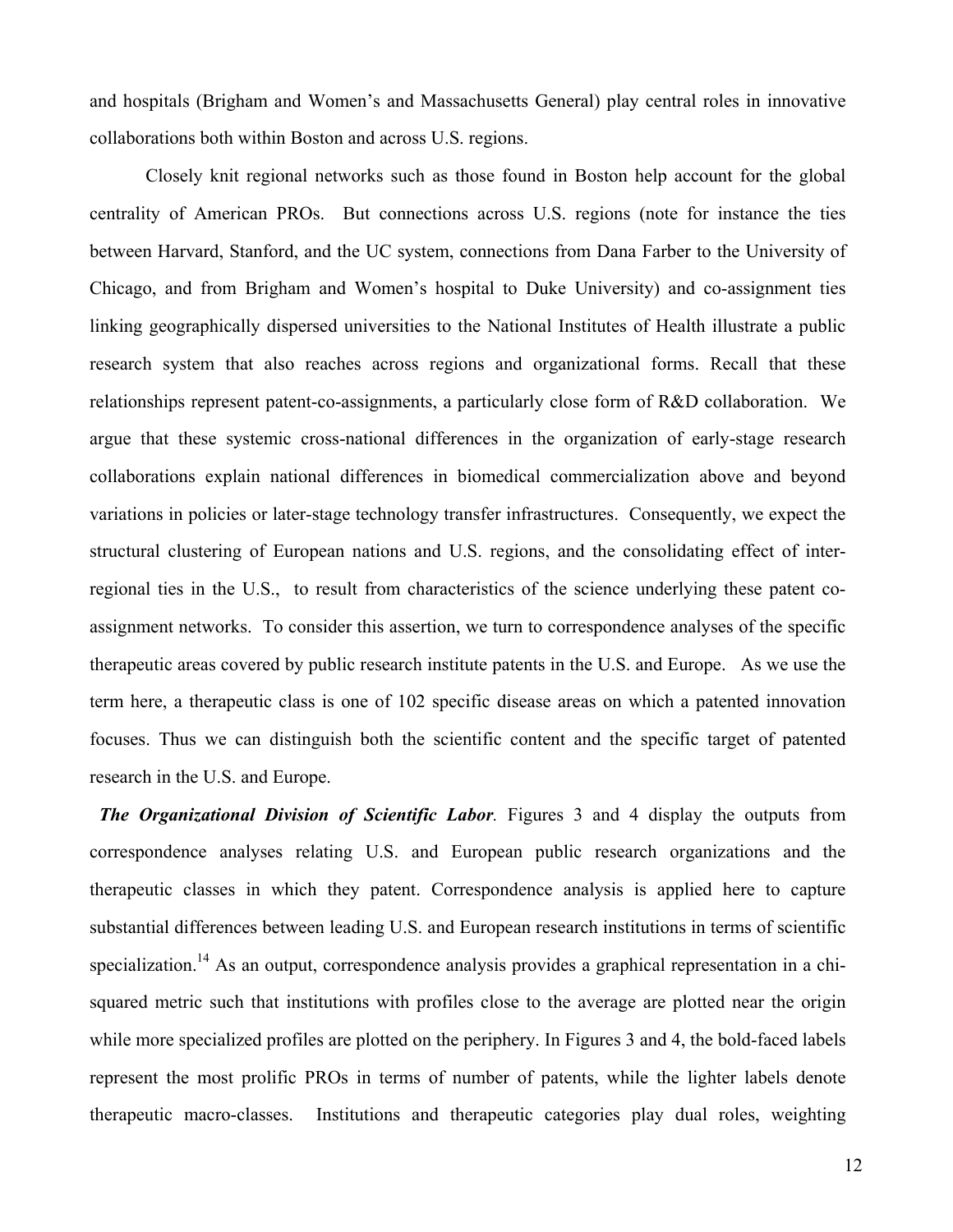organizational profiles and rescaling the dimensions of the figures. Here again, the spatial relationships among PROs and therapeutic classes are meaningful representations of quantitative relationships. Inter-point distances are reflective of differences in institutional therapeutic profiles. For example, if a given institution holds the same number of patents for each therapeutic category, then it will be centrally located. In contrast, an institution specialized in one class will appear on the periphery of the correspondence map.<sup>15</sup>

#### [Figures 3 and 4 Here]

 Figures three and four demonstrate that while research is proceeding on substantively similar topics across the continents, the division of organizational labor that produces it varies widely. Note the differences in the core actors. In the European case (Figure 3) universities are underrepresented. Instead, research institutes such as France's Institute Pasteur and Germany's Max Planck and Max Delbruck centers play important roles. This centrality is not surprising, given the preeminent role of these institutes in the history of molecular biology (Morange, 1998). In contrast, Figure 4 reprises Figure 2, showing that the core actors in the U.S. innovation system are much more organizationally diverse. Note the centrality of the U.S. government (the National Institutes of Health complex), and Johns Hopkins University and the University of California System. But also observe the key presence of elite research institutes such as Scripps and Salk, major research hospitals and medical schools (Brigham and Women's, Massachusetts General, and Baylor College of Medicine), and elite research universities (MIT, Stanford, Pennsylvania, Duke and Rockefeller). The clear implication is that the universe of central public research organizations is much more heterogeneous in the U.S. than in Europe.

 Observe the relative dispersion of therapeutic classes that appear in both Figures 3 and 4. For Europe, Figure 3 indicates a relatively dispersed set of therapeutic classes, indicating that the organizations associated with them are specialized innovators whose patents focus on specific sets of therapies and biological targets. In contrast, therapeutic classes are not clearly separable in figure 4, since leading U.S. PROs tend to hold patents which span multiple substantive areas.

Finally, consider the co-location of therapeutic classes and public research organizations in the two figures. Figure 3 highlights not only specialization by organizational form, but also national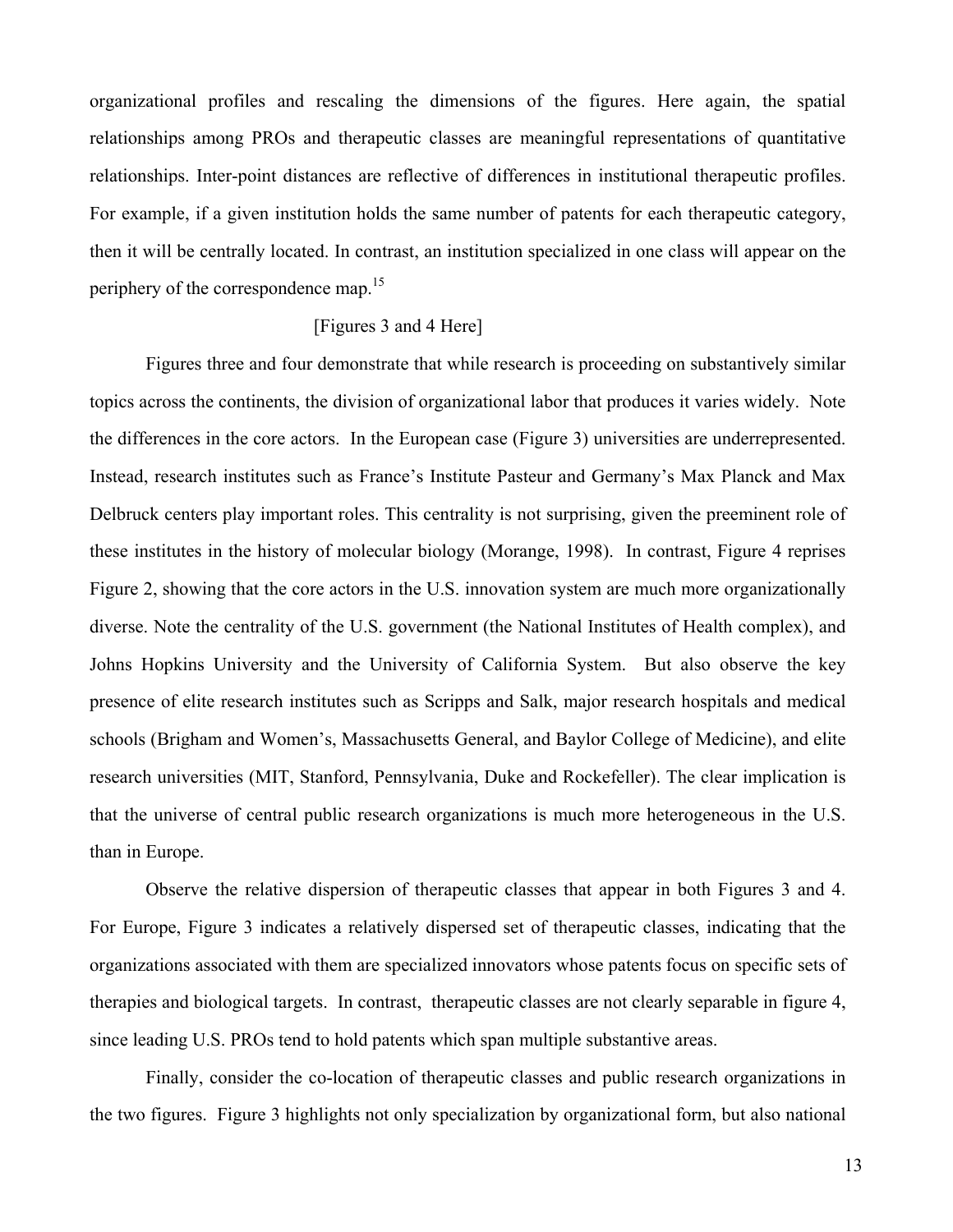specialization in areas of innovation. There are two apparent clusters of research institutes and therapeutic classes. The French institutes on the left hand side of Figure 3 are located close to each other and co-located on a distinctive set of therapeutic classes relating primarily to infectious disease research. German research institutes, at the right hand side of the figure, are more involved with hereditary cardiovascular diseases. The more dispersed and diverse British institutions, e.g. Cancer Research Campaign (CRC), Medical Research Council (MRC), and the British Technology Group (BT) are somewhat broader in focus but still cluster in therapeutic classes largely related to cancer research. The greater breadth of the British research system, and its higher degree of diversity compared to France and Germany, may explain its more central role in international R&D networks (recall Figure 1). Figure 4, on the other hand, tells a quite different story. In the U.S. national innovation system, diverse public research institutions play the role of generalist innovators regardless of geographic location, though the prevalence of Boston and California-based research organizations in the core suggests the importance of regional agglomeration.

This is a critical finding, which implies that increases in scale alone will not alter the focus of R&D efforts because organizations typically engage in local search, and would continue to patent in those areas in which they are most skilled. In essence, then, we argue that one reason for greater integration across and within U.S. regions can be found in the scientific overlap among generalist patentors. Likewise, alterations in the scale of patenting activity without corresponding shifts in this division of labor will not make the European system resemble its American counterpart. Instead, we contend that mere increases in scale would deepen specialization and heighten fragmentation among European national research systems.

One key message of the correspondence analyses is that national specialization in Europe falls along scientific lines. In the U.S., there is abundant regional clustering, but, unlike the European case, agglomeration is not driven by scientific specialization. Points of excellence develop in both the U.S. and European systems, but in the Europe those clusters are limited to narrower medical specialties and specific nations. The U.S. represents a very different profile, characterized by diverse, substantively generalist research organizations connected both within and across key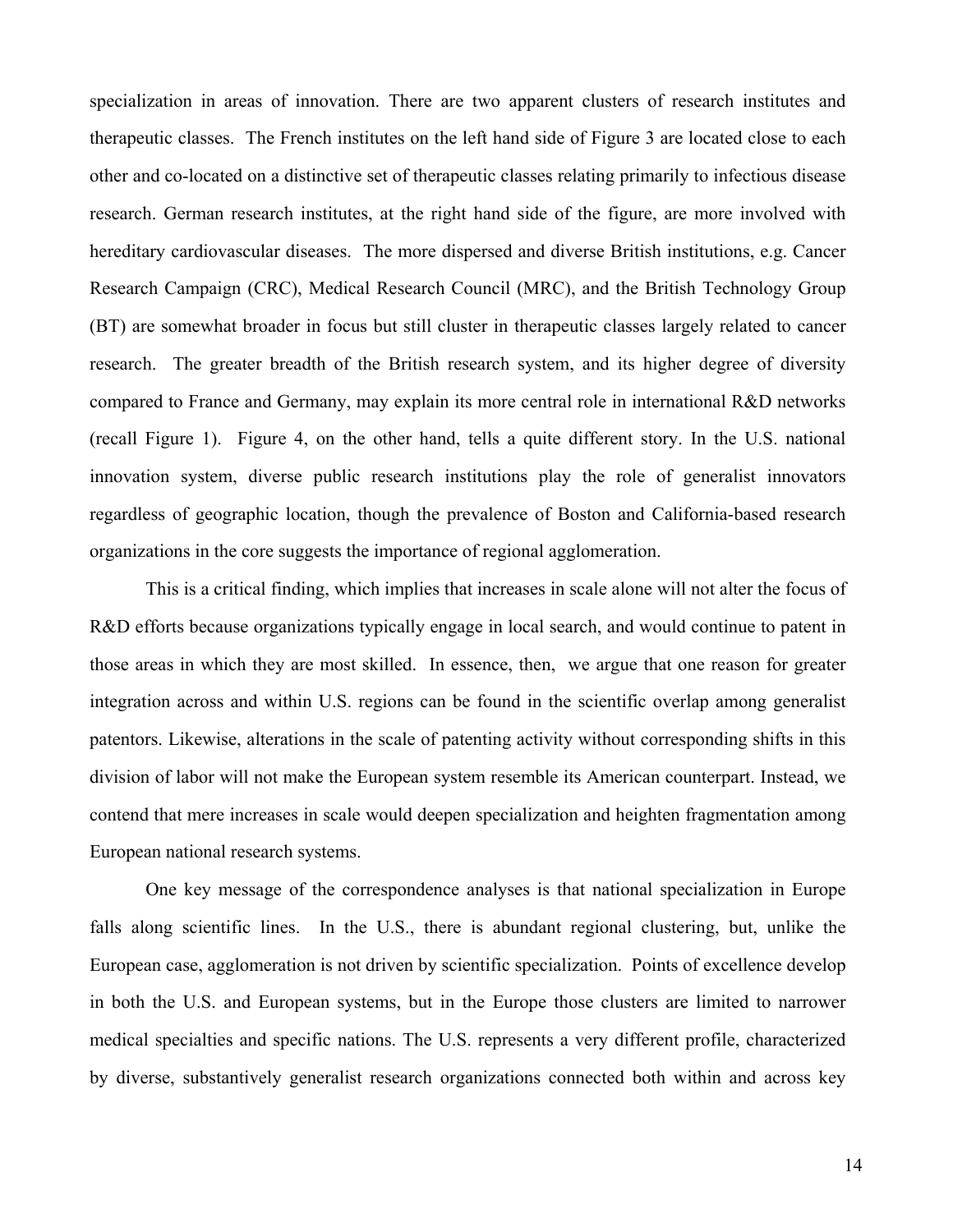regional clusters. To further our understanding of the organization of the U.S. national system, we turn to an analysis of its growth out of a few key regional clusters.

 *A National System From Regional Origins.* We have stressed the dual role of universities and startup firms in biotechnology's origins. Here, we present data that confirm the co-location of universities, research institutes, and dedicated biotech firms in a small number of geographic regions in the United States. In 1988, 73% of all collaborations between DBFs and PROs occurred in just six areas: Boston, the New York metropolitan area, Seattle, San Diego County, the Bay Area, and Texas (principally Houston).<sup>16</sup> This phenomenon has been attributed to a range of intellectual, economic, and social factors. Knowledge spillovers are clearly important, especially when novel discoveries are involved. The availability of skilled labor and access to venture capital are critical as well. Extensive social ties and reputational credibility catalyze further relationships, sustaining a process of increasing returns. But how do initial locational advantages and rapid technological development interact? In addition to institutional and labor market differences, we argue that the structure of scientific knowledge in biomedicine plays a key role.

 The field of the life sciences has witnessed a rapid expansion of knowledge that has taken the form of a branching process, in which general hypotheses have given rise to sub-hypotheses, and in turn further inquiries (Orsenigo et. al., 2001). The structure of knowledge is hierarchical, highly cumulative, and, in the industry's early years, difficult to appropriate without close contact with cutting edge academic researchers. But discoveries that were considered revolutionary at the outset were soon incorporated into the standard toolkit of laboratory practice. As the skills became widely accessible and new transversal technologies (e.g. genomics, combinatorial chemistry, and high throughput screening) allowed for sophisticated production and screening of new molecular structures absent contact with established research centers, DBF dependence upon prestigious university researchers declined, and the central importance of network connections to local partners waned.

 We seek to explain how the evolution of the science has affected the network of collaborative relationships. Several possibilities can be sketched, with different roles for various types of institutions. For example, universities and firms that were first movers on the research frontier could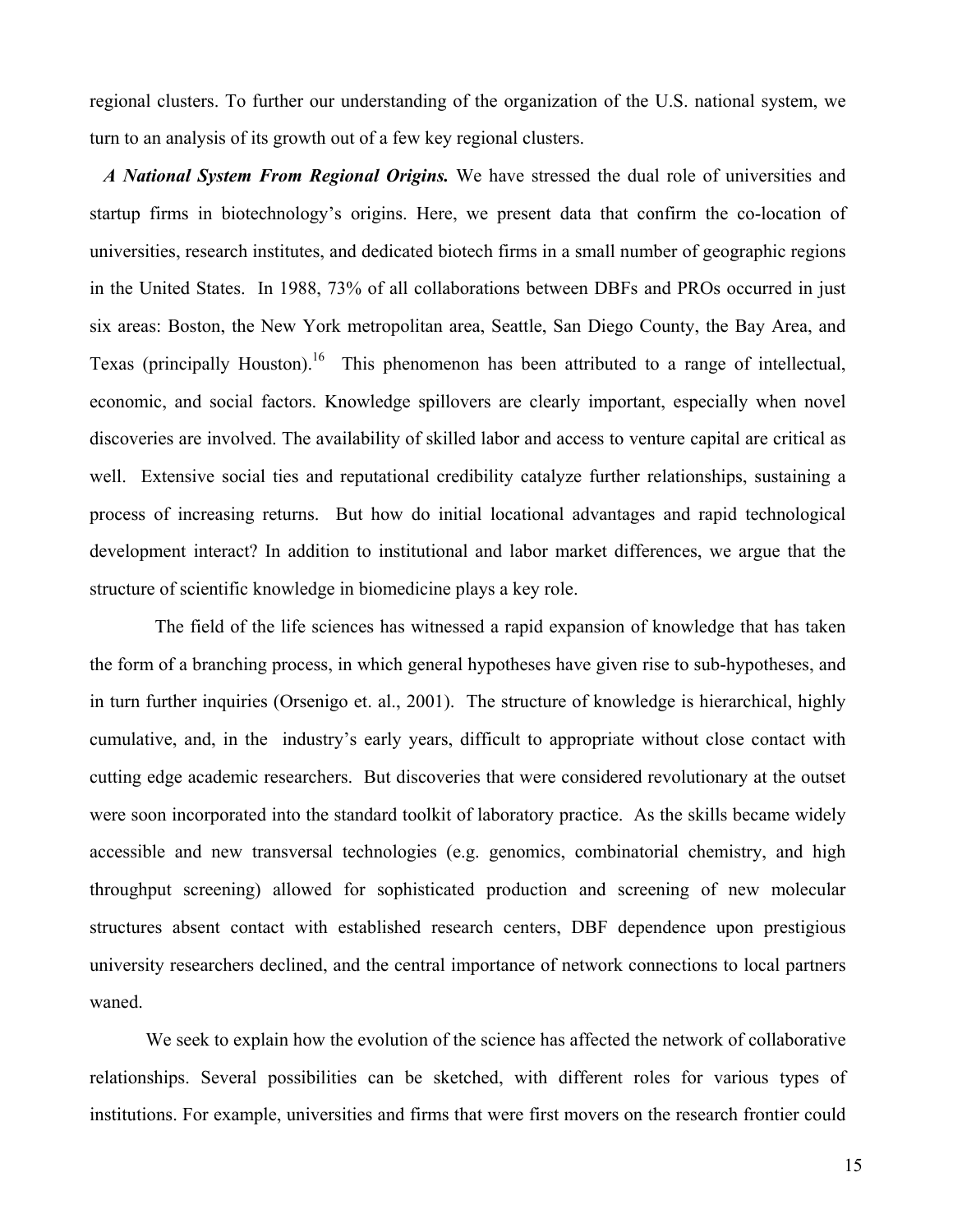continue their close ties as the research moves into clinical development. But as initial successes are achieved and publicized, many other participants are attracted to the field, both in the U.S. and abroad. An alternative process could involve the initial entrants as the carriers of the field, moving from co-localized relationships to more distant linkages with other firms and universities. This process might be driven by a production logic, in which diffusion occurs with movement from upstream R&D to downstream commercialization. A different trajectory would emphasize the catalyzing role of geographic centers, stressing the capacity of initial entrants to identify new knowledge and relevant skills developed outside their regions. In this scenario, the most wellconnected early entrants would be the most capable at accessing new ideas (Koput and Powell, 2001). Combined with the overwhelming initial importance of regional clusters, this latter pattern implies that we should observe a process of de-localization of PRO-DBF ties over time. This delocalization would be facilitated by the generalist research focus of core organizations highlighted in Figure 4.

 We begin by mapping alterations in the level of geographic clustering of PRO-DBF relationships in the United States. The biotechnology industry's early development in the U.S. depended upon regional concentrations of co-located universities, firms, research organizations, and key resource providers such as law and venture capital. Thus the earliest linkages between biotech firms and public research organizations should be dominated by relationships in which both partners are co-located in the same geographic region. If this sector evolves as established 'local' players expand their set of potential partners and as new technologies become standard practice, then the proportion of ties with regionally co-located or 'local' partners should decline over time.

 Figure 5 presents both graphical and quantitative evidence for the process of industry evolution. The figure on the left represents 1988, on the right, 1998. The triangles represent the six most active regions where biotechnology originated, and their location on the pyramid reflects the volume of the interorganizational linkages that connect them to other areas. The size of the triangle reflects the number of ties within the region. Thus, Boston is both the most connected region internally and the most extensively linked externally.

[Figure 5 here]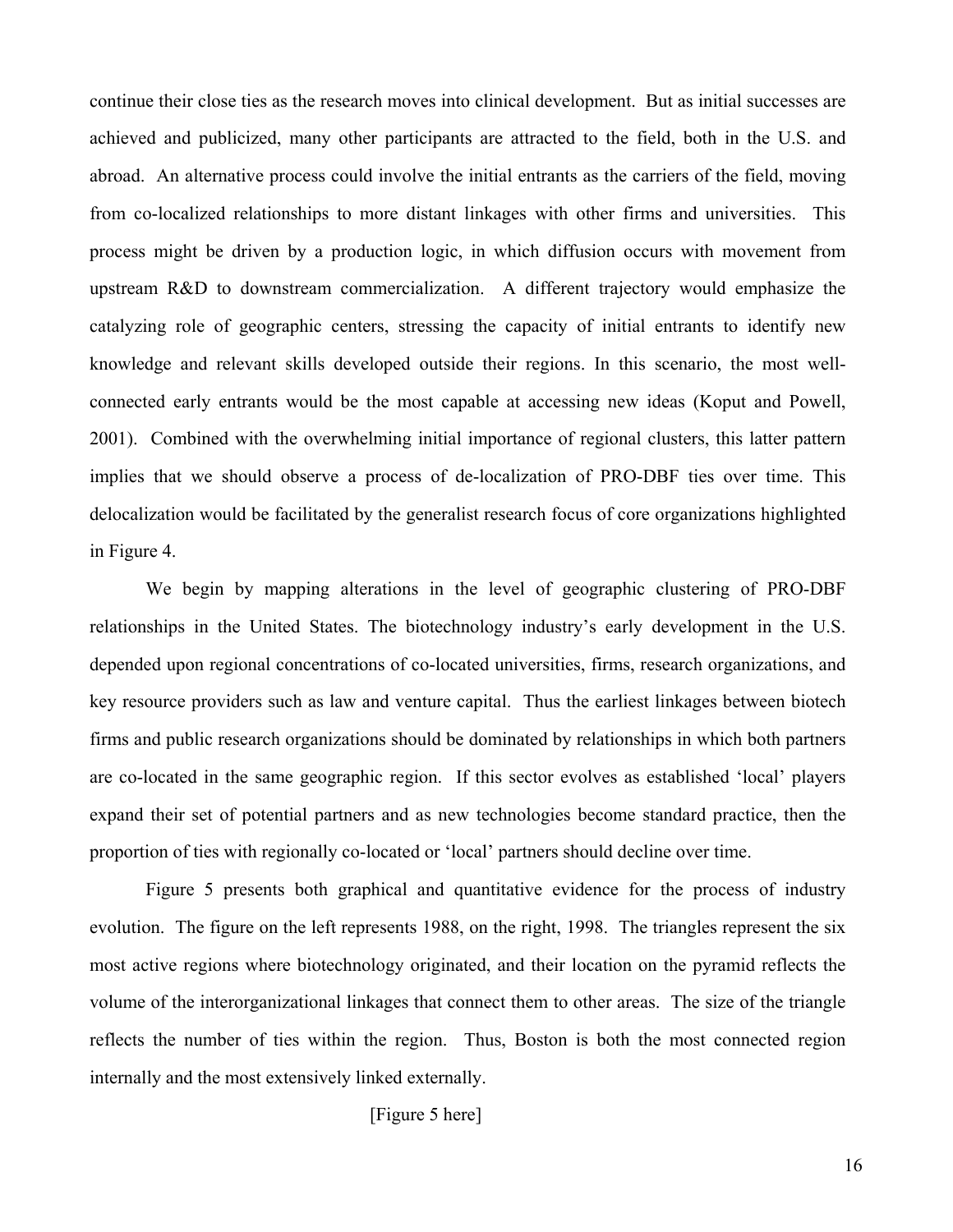Note the aggregate decline in the percentage of local ties from a high of just over 40% in 1988 to a low of 8% in 1998. This decline occurs in the context of a rising volume of collaborations, the number of ties active in 1998 is more than double the number a decade before. The combination of an increasing number of collaborations and a decreasing proportion of local connections represents the declining importance of ties within the initial regional clusters. Figure five indicates that the rising volume of PRO-industry ties in U.S. biomedicine occurred in the context of a shift in the distribution of those ties, such that the importance of connections between organizations colocated in the same geographic region decreased, while the prevalence of network linkages between organizations in different areas increased.

As noted above, the sharp decline in local ties within established regions could, in the context of an aggregate increase in connections, result from three very different trajectories: (1) deepening ties across established regions (e.g. links between triangles in Figure 5); (2) connections from established regions to other areas of the nation (e.g. ties connecting nodes above the dashed lines to those below it); or (3) increasing linkages involving two partners located outside established regions. Figure 5 shows that the second of these options describes the bulk of changes in the regional distribution of ties as the U.S. national network expanded over a ten year period. While within cluster and cross-cluster ties declined, and ties that do not involve established clusters showed only a slight increase, the proportion of linkages involving a partner in an established cluster and one in another region of the country more than doubled, accounting for about 54% of all connections by 1998.

We contend that this important structural shift illuminates a dual process of network expansion that encompasses both increased scale and a shifting geographic distribution. In our view, this transformation is enabled by both the generalist scientific role played by elite PROs within established regional clusters (recall Figure 4) and by the integrative role of the National Institutes of Health (recall Figure 2). Moreover, the regional clusters that gave birth to the U.S. national network may have already contained the seeds of this distributional shift.

We turn to closer analysis of one U.S. regional 'starting point' to examine this possibility. Consider Figure 6, which presents two views of inter-organizational linkages involving the Boston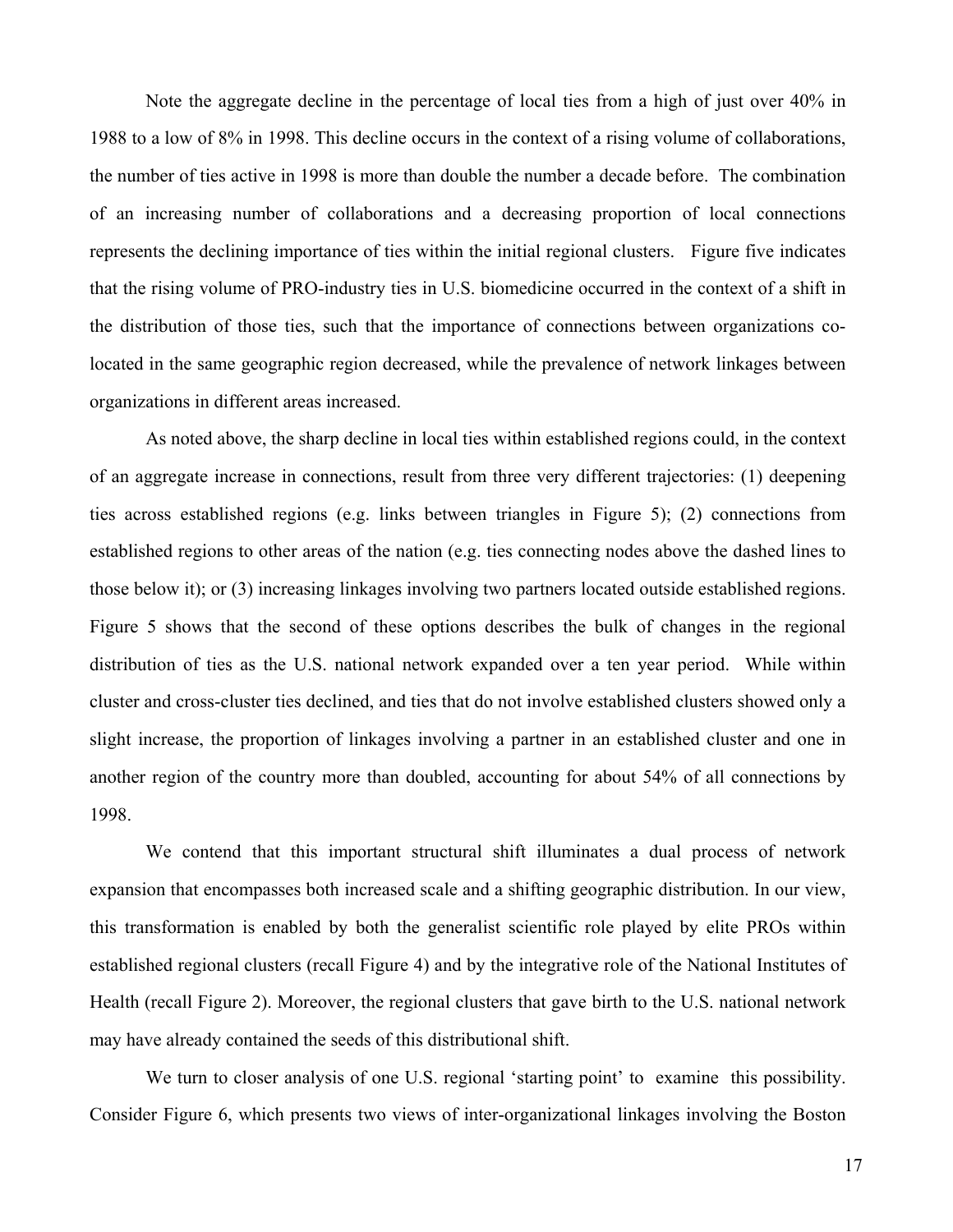region, the most prominent regional cluster apparent in Figures 2 and 5. Figure 6a, represents only linkages internal to Boston in 1988. These specific inter-organizational ties are represented by the size of the Boston node in Figure 5. Figure 6b highlights all ties involving at least one partner in the Boston area in the same year. In both cases, the shape of nodes represents the type of organization. Triangles are universities, circles are DBFs and squares are research institutes or hospitals. Node size is a function of network degree such that the largest nodes are the most connected. As with other Pajek representations the location of nodes relative to each other is a function of the strength and pattern of ties among them. Figure 6b adds shading to image to capture the geographic location of partners. Black nodes (of any shape) are located in the Boston metro area. Gray nodes are located in one of the other established regional clusters (Figure five's triangles) and white nodes are located in other areas of the country.

In Figure 6a, the organizational diversity of the Boston area is clear. Firms (e.g., Seragen, Genzyme, Cambridge Bio), universities (Tufts, Harvard, MIT, BU) research institutes (Dana-Farber) and hospitals (Brigham and Women's, Massachusetts General) are connected to local partners. Nevertheless, that organizational diversity is apparent in a relatively sparse network of connections that makes the Boston region look less clustered than our earlier analyses suggest. Two key research institute and hospital players (Brigham & Women's and Dana Farber) are isolated from the central network corridor. Viewed through a Boston only lens, the region appears composed of loosely connected clusters surrounding MIT and Harvard. Organizational diversity was the rule in Boston in 1988, but the early density of the Boston network appears to be a function of organizations located in other areas of the nation.

At a glance, Figure 6b looks more like a coherent regional network than Figure 6a. Three important clusters (surrounding Dana-Farber, Harvard, and MIT) are brought into closer connection by diverse organizations located outside of Boston. Consider the structural roles played by the UC system, Stanford, Centocor (a Philadelphia-based DBF) and the Sloan-Kettering Cancer Institute (located in New York City). These four organizations add a coda to our story of organizational diversity. While Boston is internally diverse in 1988, the density of the region's innovation networks is greatly increased by the inclusion of diverse organizations from other geographic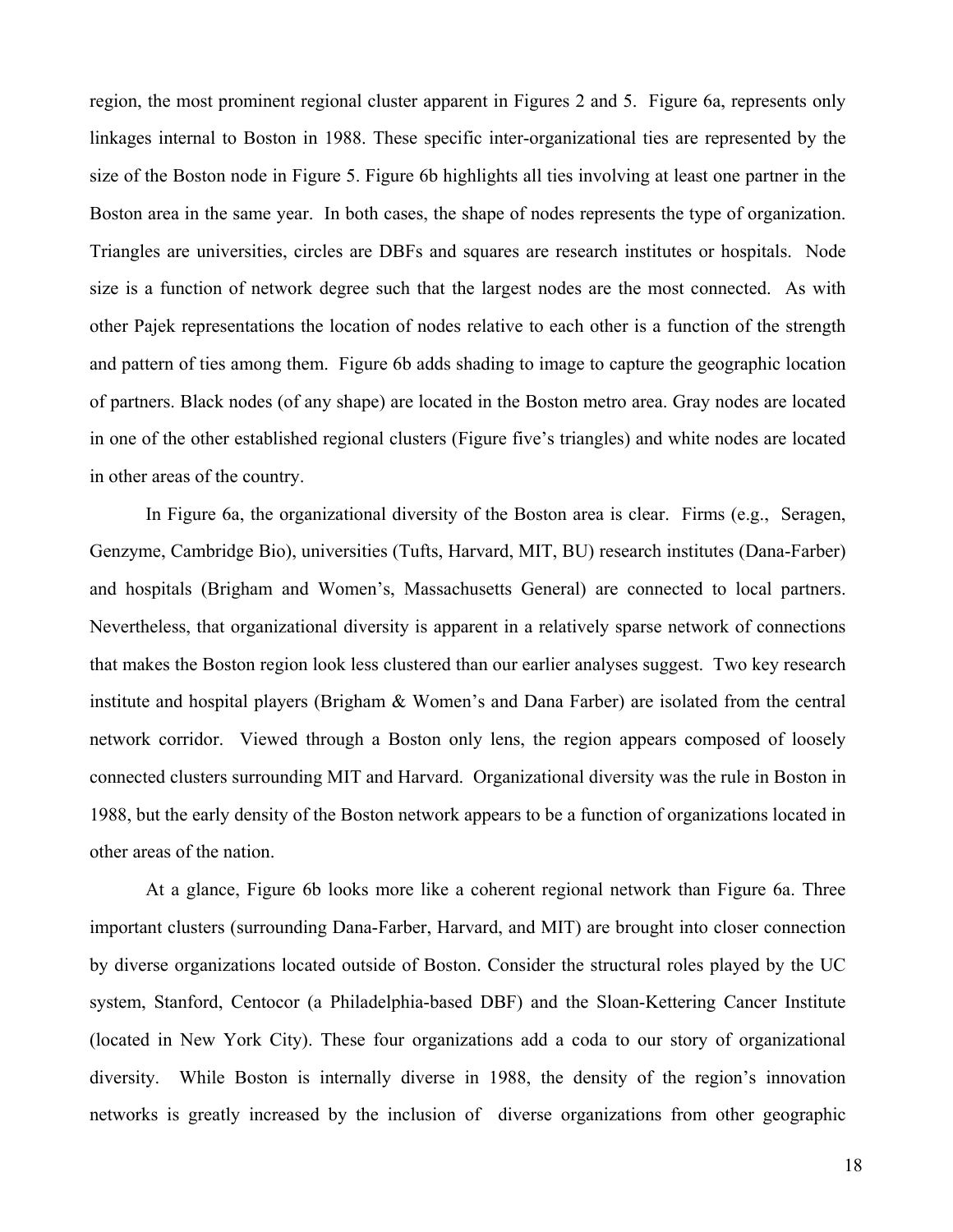locations. Figure 6b captures a single regional 'starting point' and demonstrates that the diversity and density of Boston's networks is a function of both local depth and ties that connect multiple region. Note also the key role played by Boston DBFs in 'reaching out' to PROs located in other areas of the country. Recall from Figure 5 that it is exactly this type of tie (indicated by connections from black nodes to white nodes in Fig. 6b) that promotes the expansion of the U.S. national system. Unpacking the structure of the PRO-DBF network in Boston of 1988 provides two key insights into the development of the U.S. national system documented in Figure 5. First, the seeds of that expansion were already present in one focal region as early as 1988. The lesson of Figure 6b is that ties to key organizations in other parts of the country helped make Boston a major regional starting point. Second, Figure 6b emphasizes the central role that small science-based firms played in reaching out to other areas of the nation. A quick glance at the local Boston nodes (black) in the figure suggests that it is DBFs such as T Cell Sciences that connect to geographically distant PROs rather than the elite PROs linking to distant firms.

 In essence, the dual process we highlight reveals that a truly national U.S. biomedical network grew from regionally clustered beginnings on the strength of overlapping scientific expertise, the critical integrative effect of the NIH, and the expansive role played by small firms. In the European case, the absence of strong scientific overlap (recall the national scientific specialization apparent in Figure 3), a single key upstream institution such as the NIH, or rapidlydeveloping small firms mitigate against this type of network expansion. These key differences, we argue, have several notable consequences. First the relative homogeneity of elite European PROs - few European universities and no European hospitals appear in either Figure 2 or Figure 3 - suggests that in addition to scientific specialization, European networks will be less integrated across the development process than their U.S. counterparts, which include universities, hospitals and research institutes. Second, the integrative role played by the U.S. National Institutes of Health occurs much further downstream in Europe, as large pharmaceutical companies undertake the bulk of cross-national European research collaborations (recall Table 1). Finally, our analyses point out a very different role for small science-based firms in the U.S. and European contexts. Where Figure 6 implies that as early as 1988 it was small firms in Boston that reached out to disparate and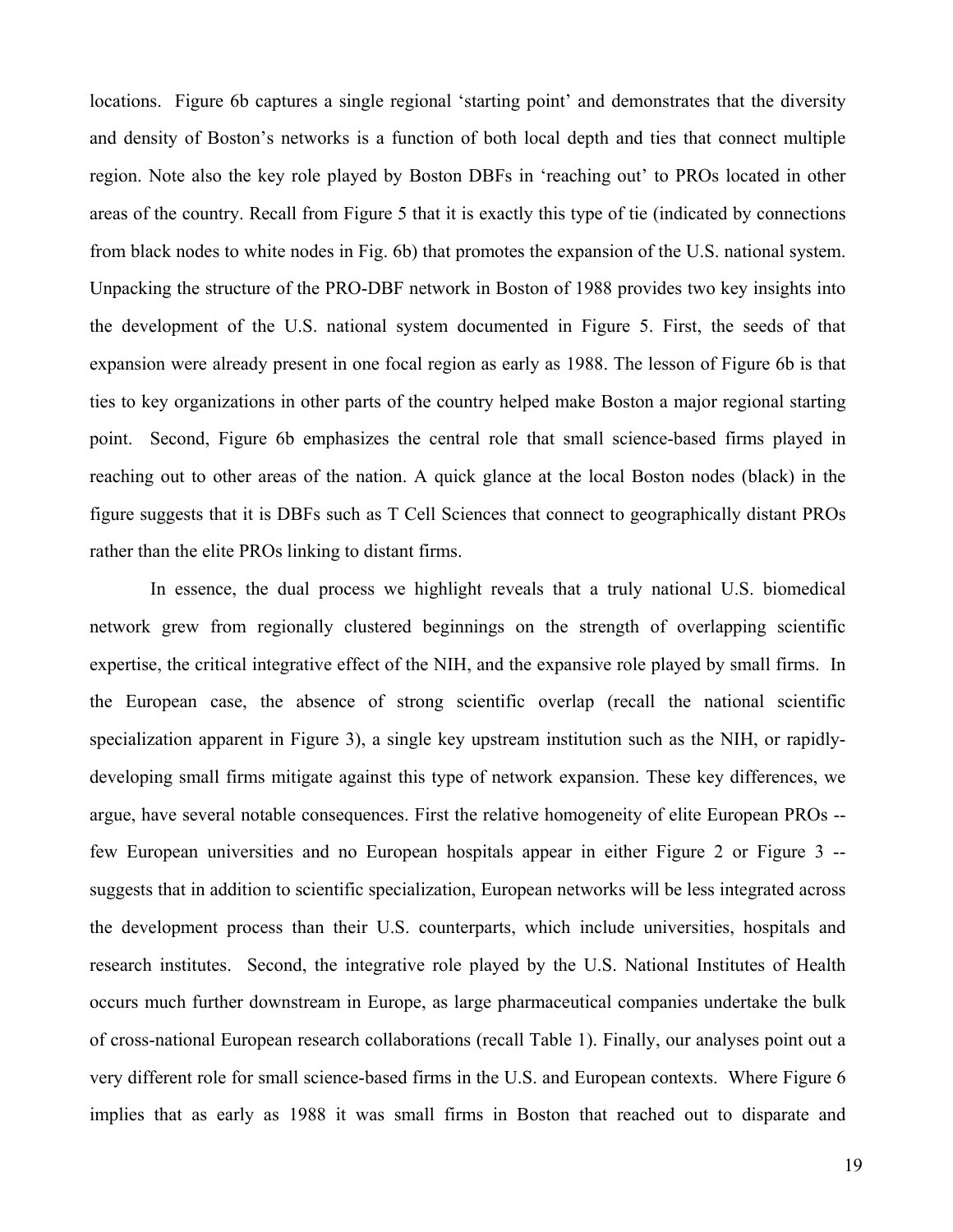geographically diffuse PROs, Table 1 indicates that in Europe, small firms play a primarily local role, deepening ties within scientifically specialized national clusters rather than reaching across them.

#### **V. Conclusions**

Our analyses of university-industry interfaces in the U.S. and Europe emphasize the importance of the division of innovative labor. We do not object to arguments that the United States' first-mover advantage was critical in establishing the trajectory of the field. But we supplement this explanation by stressing the diversity of actors involved and the varied roles played by specialists and generalists. Without recognizing these elements in the context of an evolutionary trajectory shaped by distinct cultural and institutional contexts, European efforts to "catch up" to the U.S. by mirroring established policies and arrangements will likely be misguided. Central to the U.S. system are two key factors: relational and integrative capability. A wide diversity of U.S. organizations have established protocols in place for fostering research collaboration. Moreover, these alliances span organizations with different missions and serve to link basic research with clinical development.

The institutional structure of biomedical research evolved quite differently in Europe and the United States. The diversity of the U.S. public research system, a highly mobile scientific labor force, and a host of regulatory and policy initiatives promoted widespread commercialization of academically originated research, largely through the founding of small biotechnology firms. In addition, the generalist technological role and integrative development profiles of U.S. public research organizations have capitalized on scientific developments in molecular biology that more closely link goal-oriented therapeutic research with fundamental biological investigation. European universities developed competencies in molecular biology less quickly than specialized research insitutes. The disciplinary focus of these institutes, combined with the centralizing effects of national R&D funding infrastructures and regulatory contexts serve to limit universities' participation in commercially-oriented R&D and concentrate R&D networks in specialized national clusters.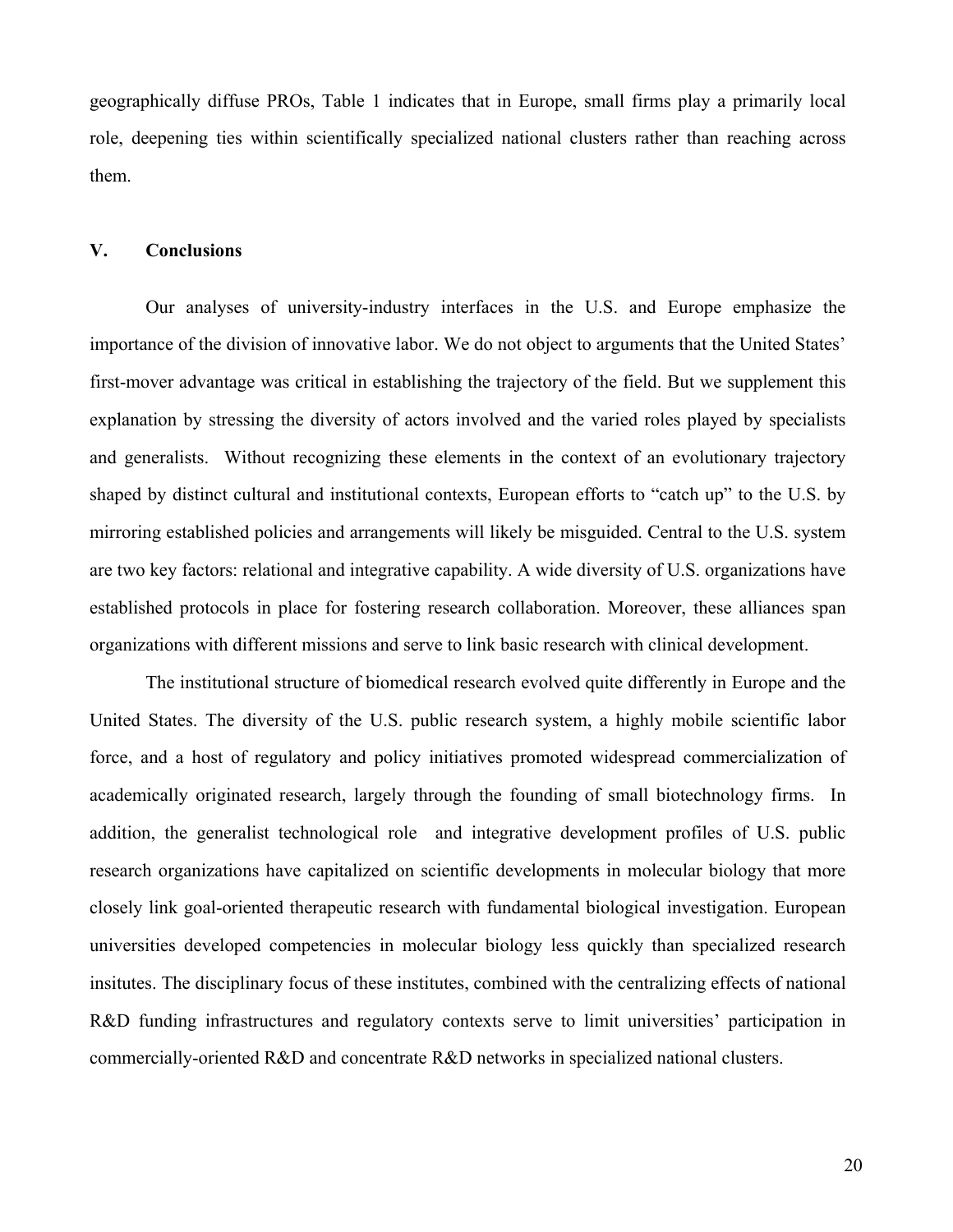We also observe qualitively different paths in the development of local centers of excellence in the U.S. and Europe. In the former case, generalist regional clusters developed around public research organizations that integrated innovation and development work. These clusters planted the seeds of accumulative advantage as the regions attracted talented researchers, high quality students, and increasing shares of R&D funding, in addition to for-profit firms dedicated to the commercialization of new technologies. In Europe, national clusters of specialists may also have benefitted from accumulative advantage in research funding and talent, but the funding sources were largely national rather than European, and research priorities and a community of local specialist firms may have deepened already narrow competencies rather than enabling broad exploration. The role that European pharmaceutical corporations played as clearinghouses for innovations developed within these national clusters may have also mitigated against the broadening of regional scientific and organizational competencies.

Finally, notable differences in the constellation of organizations able to capture and develop innovations aided in pushing U.S. and European industries in different evolutionary directions. We observe divergent roles played by public research organization originators, dedicated biotechnology firms, and large pharmaceutical companies that contribute to disparate industry outcomes in Europe and the United States. Our emphasis on the diversity of types of organizations and their multiple roles stands as a corrective to policy attempts to develop high volume collaborations in Europe through copying American policies. Our focus on the division of innovative labor implies that European efforts to adopt U.S. policies should be directed more at generating integration between basic research and clinical development and fostering extensive linkages among universitis, small firms, and the heretofore dominant public institutes and large pharmaceutical companies.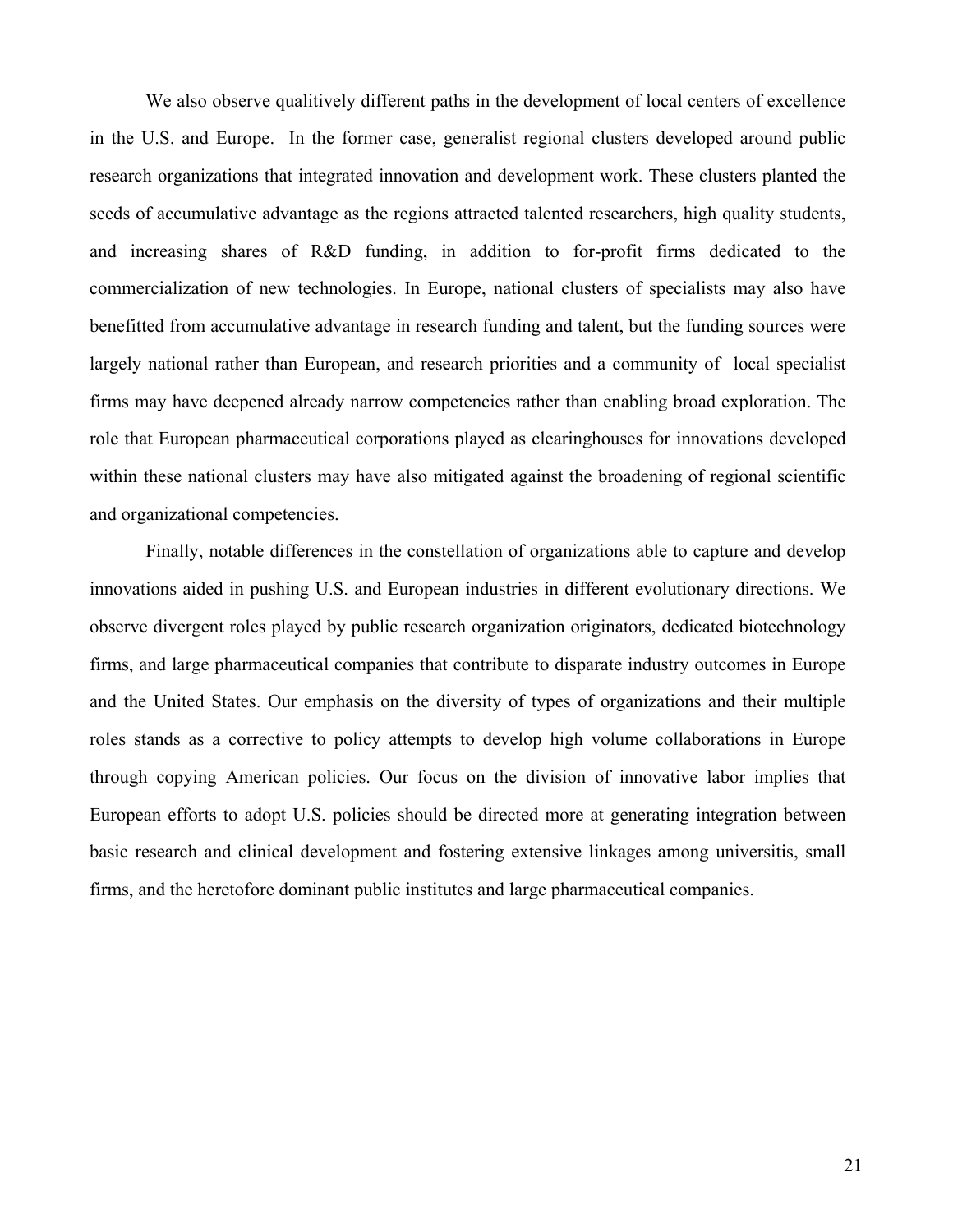| Table 1. Developers for Public Research Organization originated R&D projects |                          |            |            |                |  |  |
|------------------------------------------------------------------------------|--------------------------|------------|------------|----------------|--|--|
|                                                                              | <b>Type of Developer</b> |            |            |                |  |  |
|                                                                              | <b>EPC</b>               | <b>DBF</b> | <b>PRO</b> | N by pair type |  |  |
| Euro PRO ---> Euro Partner total                                             | 23.9%                    | 42.9%      | 33.2%      | 669            |  |  |
| Euro PRO ---> Euro Partner w/in country                                      | 13.9%                    | 46.6%      | 39.5%      | 476            |  |  |
| Euro PRO ---> Euro Partner across country                                    | 48.7%                    | 33.7%      | 17.6%      | 193            |  |  |
| Euro PRO ---> U.S. Partner                                                   | 22.6%                    | 49.4%      | 28.0%      | 243            |  |  |
| U.S PRO ---> Euro Partner                                                    | 66.2%                    | 25.9%      | $7.1\%$    | 719            |  |  |
| U.S PRO ---> U.S. Partner                                                    | 17.6%                    | 54.4%      | 28.0%      | 2,727          |  |  |
| N by developer                                                               | 1,170                    | 2,078      | 1,110      | 4,358          |  |  |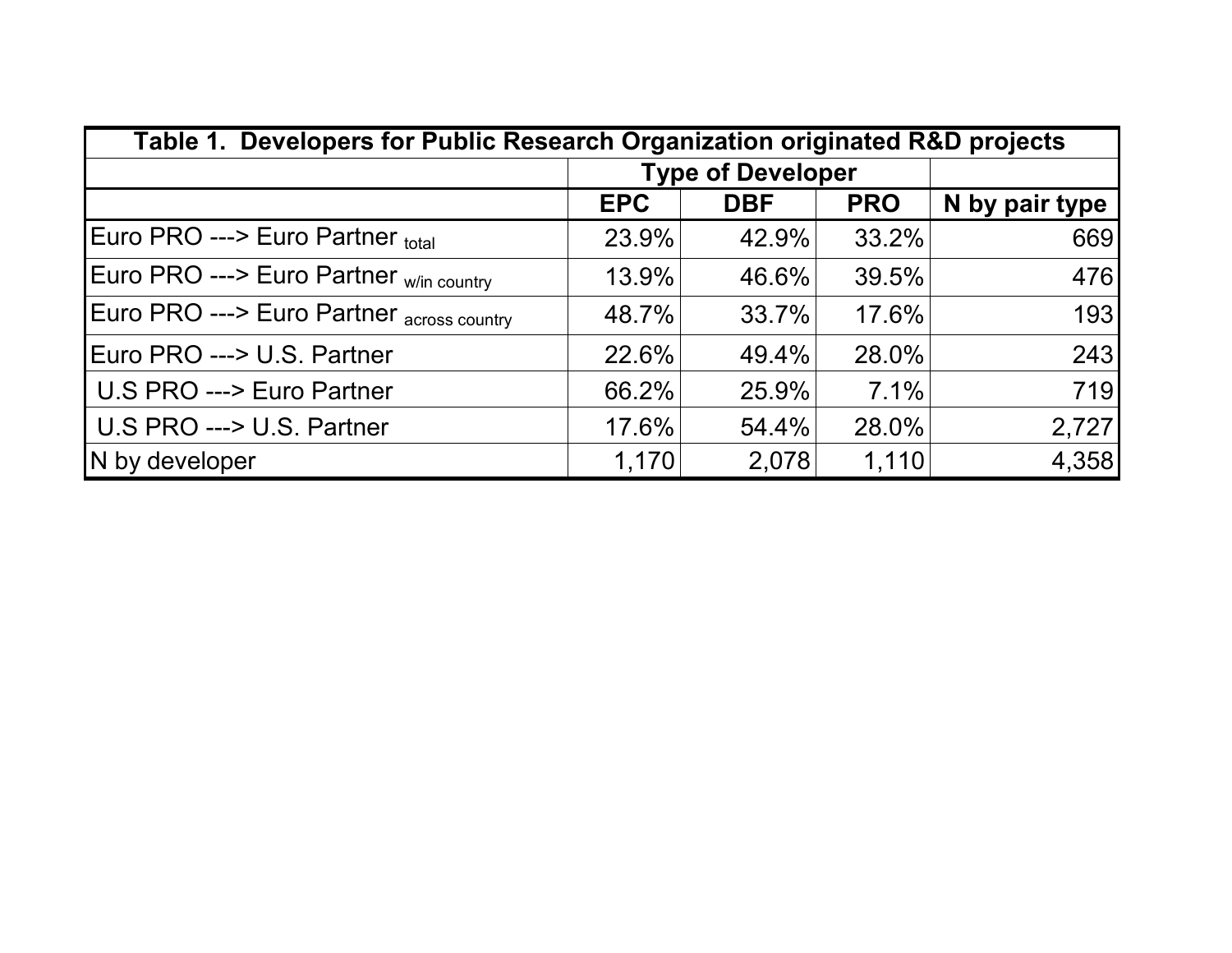Figure 1. Cross-National Network of R&D Projects Involving PROs and Commercial Entitites, 1990-99

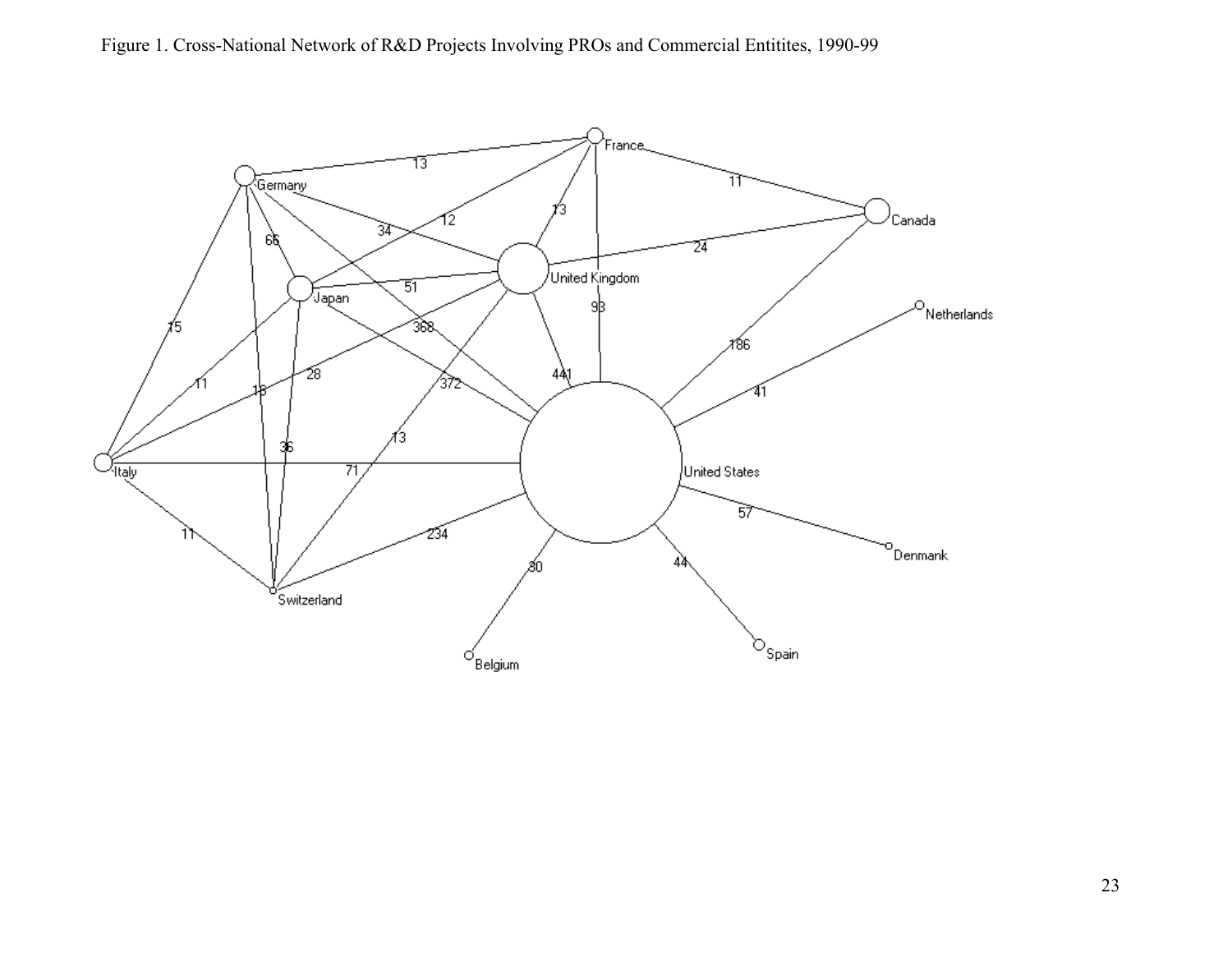

| ARCH        | Arch Dev. Corp., Univ. of Chicago (IL)                                | <b>MINN</b>   | University of Minnesota    |
|-------------|-----------------------------------------------------------------------|---------------|----------------------------|
| <b>BETH</b> | Beth Israel Hospital (MA)                                             | <b>MIT</b>    | Massachusetts Institute of |
| <b>BETM</b> | Beth Israel Medical Center (MA)                                       | <b>MP</b>     | Max Planck Institut (Ger   |
| <b>BW</b>   | Brigham and Women's Hospital (MA)                                     | MRC           | Medical Research Counc     |
| <b>CEDS</b> | Cedars-Sinai Medical Center (CA)                                      | <b>MSIN</b>   | Mount Sinai Hospital (C    |
| <b>CH</b>   | Children's Hospital Medical Center (MA)                               | <b>NCU</b>    | University of North Card   |
| <b>CNRS</b> | Centre Nat. de la Recherche Sc. (France)                              | NIH           | National Institutes of Hea |
| <b>COL</b>  | Columbia University (NY)                                              | <b>NYU</b>    | New York University (N     |
| <b>COMM</b> | Commonwealth Sc. and Ind. Res. Org. (Australia)                       | <b>OREG</b>   | University of Oregon (O)   |
| <b>CORN</b> | Cornell Research Foundation (NY)                                      | <b>PENN</b>   | University of Pennsylvar   |
| <b>CSH</b>  | Cold Spring Harbor Lab. (NY)                                          | <b>PITT</b>   | University of Pittsburgh   |
| DF          | Dana-Farber Cancer Institute (MA)                                     | <b>PUR</b>    | Purdue University (IN)     |
| DK          | German Cancer Institute (Germany)                                     | <b>SCR</b>    | Scripps Research Institut  |
| <b>DUKE</b> | Duke University (NC)                                                  | <b>SFLU</b>   | University of South Flori  |
| EMORY       | Emory University (GA)                                                 | SK            | Sloan Kettering (NY)       |
| FH          | Fred Hutchinson Cancer Res. Center (WA)                               | <b>STAN</b>   | Stanford University (CA)   |
| <b>FLU</b>  | University of Florida (FL)                                            | <b>TEMPLE</b> | Temple University (PA)     |
| GSU         | Georgia State University (GA)                                         | <b>TEX</b>    | University of Texas Syst   |
| <b>HARV</b> | Harvard University (MA)                                               | <b>TJEFF</b>  | Thomas Jefferson Univer    |
| IC          | Imperial Cancer Research Fund. (UK)                                   | TUL           | Tulane University (LA)     |
| $\Pi$ .     | University of Illinois (IL)                                           | <b>UAB</b>    | University of Alabama (    |
|             | INSERM Institut National de la Santé et de la Rech. Médicale (France) | UC            | University of California   |
| <b>IOWA</b> | University of Iowa (IA)                                               | <b>UTAH</b>   | University of Utah (UT)    |
| IP          | Institut Pasteur (France)                                             | <b>UWA</b>    | University of Washingto    |
| JH          | Johns Hopkins University (MD)                                         | WA            | Washington University (    |
| <b>LUDC</b> | Ludwig Inst. for Cancer Res. (Switzerland)                            | <b>WAU</b>    | Wisconsin Alumni Resea     |
| <b>MEL</b>  | University of Melbourne (Australia)                                   | WI            | Wistar Institute (PA)      |
| MGH         | Massachusetts General Hospital (MA)                                   | YU            | Yale University (CT)       |
| <b>MICH</b> | University of Michigan (MI)                                           |               |                            |
|             |                                                                       |               |                            |

of Minnesota (MN) setts Institute of Tech. (MA) k Institut (Germany) esearch Council (UK) ai Hospital (Canada) of North Carolina (NC) nstitutes of Health (MD) University (NY) of Oregon (OR) of Pennsylvania (PA) of Pittsburgh (PA) niversity (IN) esearch Institute (CA) of South Florida (FL) Jniversity (CA) niversity (PA) of Texas System (TX) efferson University (PA) iversity (LA) of Alabama (AL) of California System (CA) of Washington (WA) Ind University (MO) Alumni Research Found. (WI)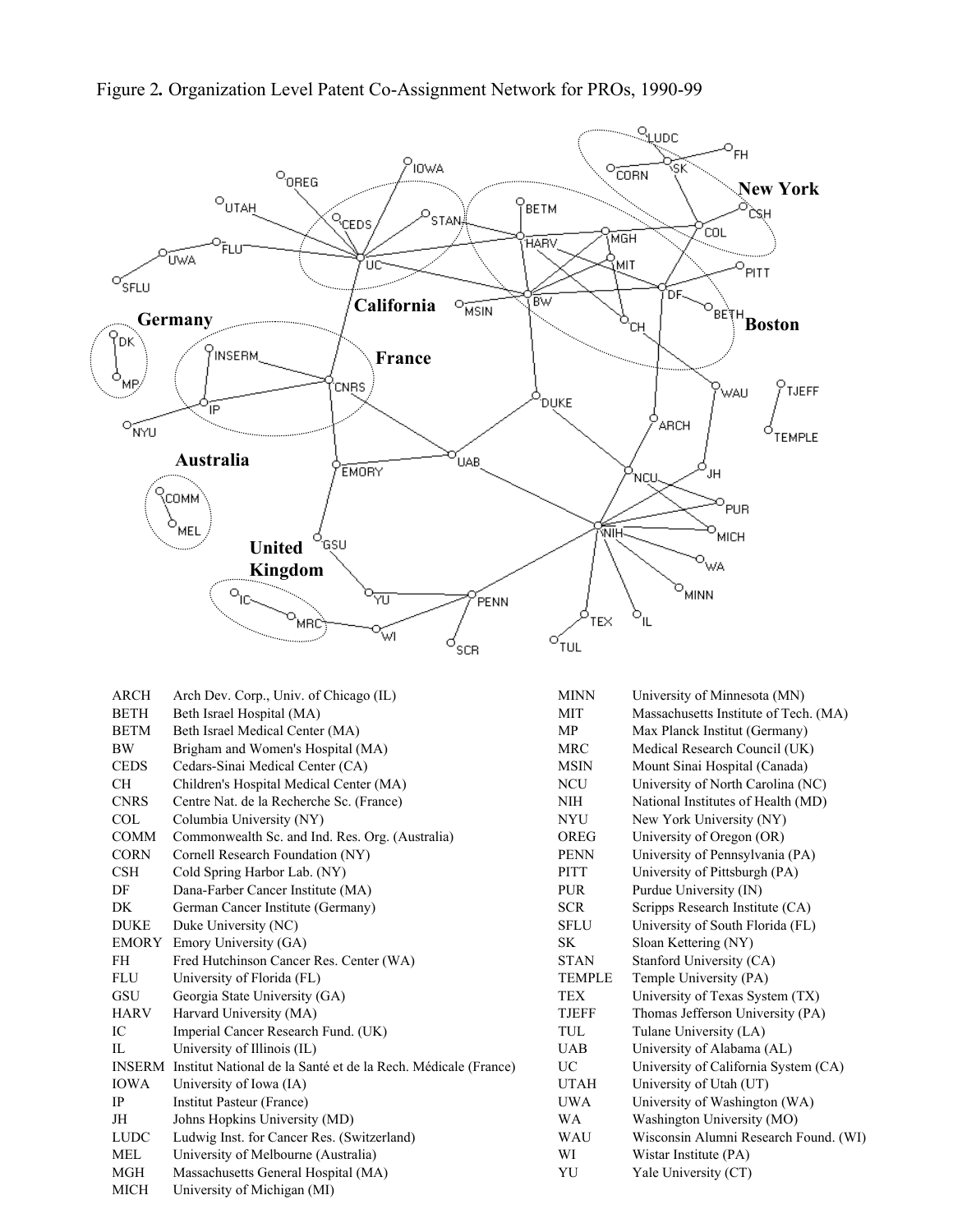

Figure 3. Correspondence analysis: Co-location of prolific European PRO patentors and therapeutic classes, 1990-99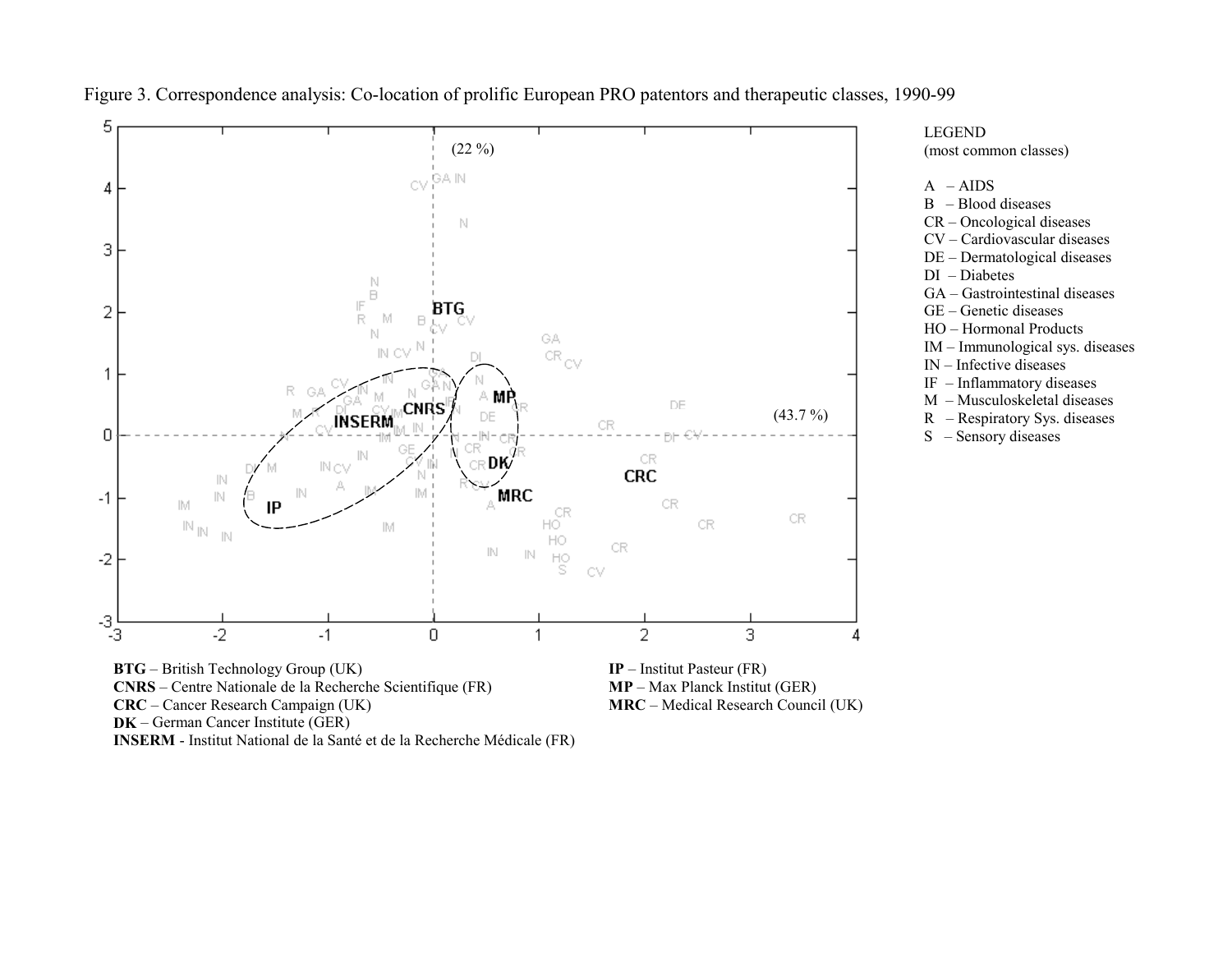

Figure 4. Correspondence analysis: Co-location of prolific U.S. PRO patentors and therapeutic classes, 1990-99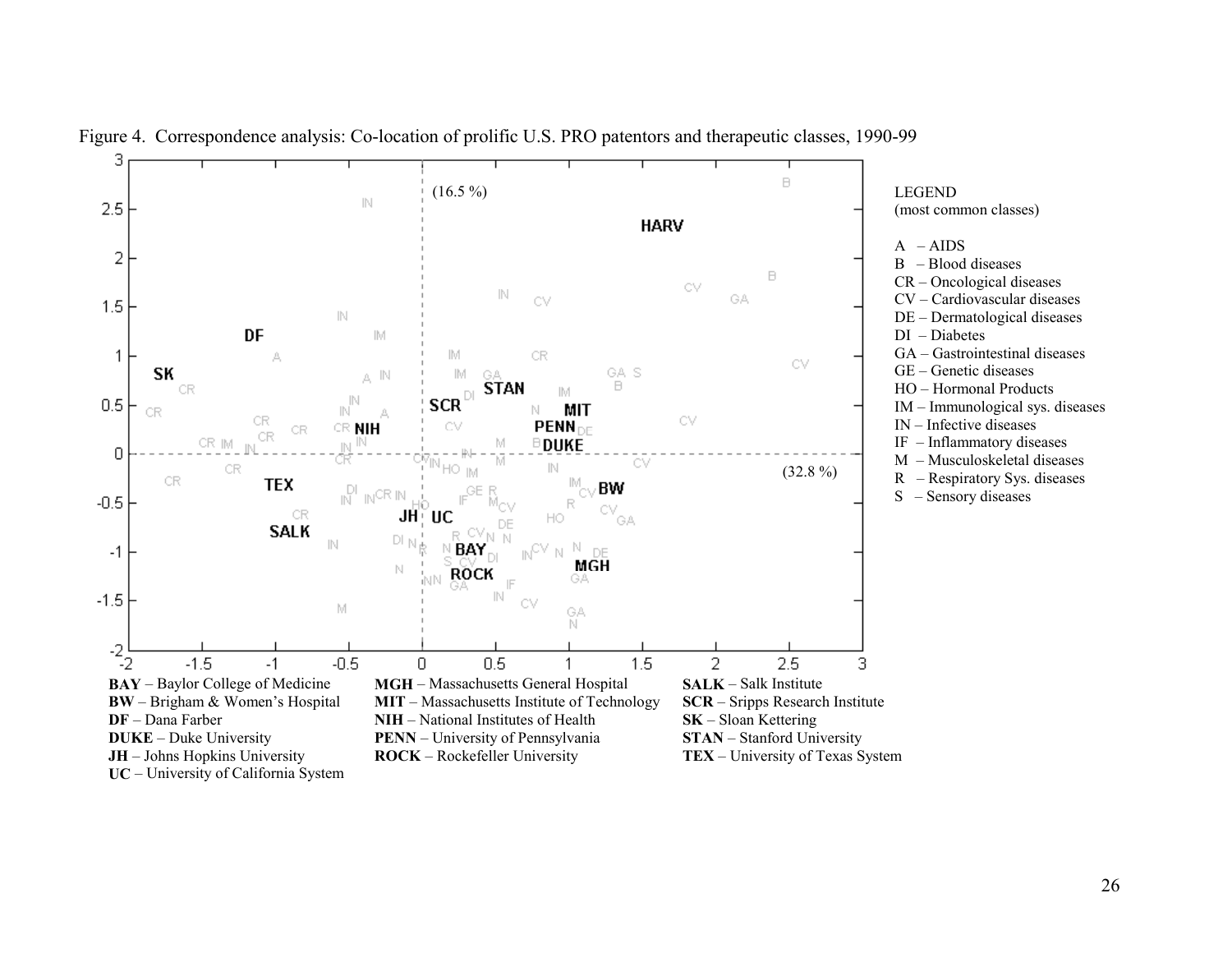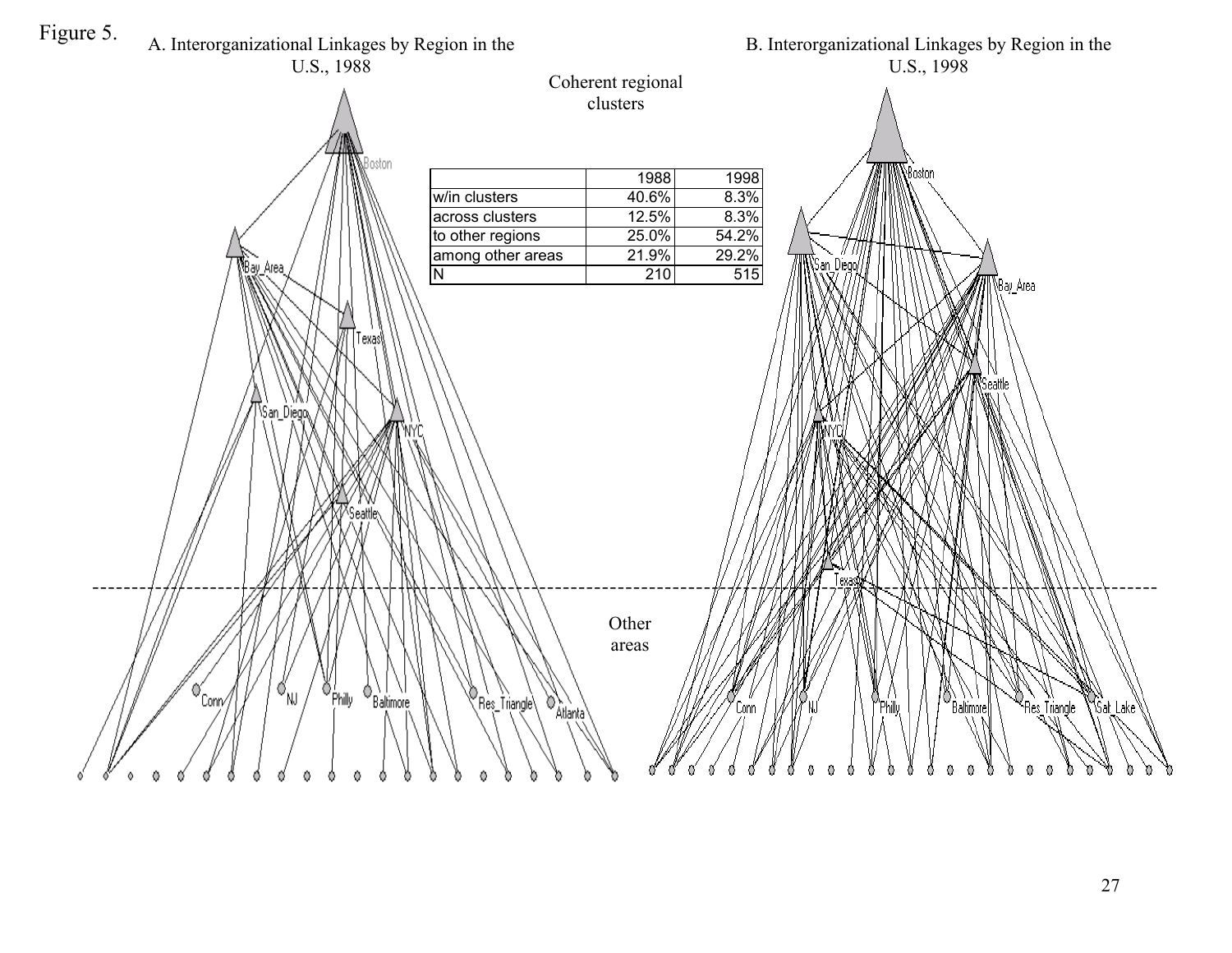Figure 6.

A: PRO – DBF ties internal to the Boston region, 1988





Triangles = Universities Circles = DBFs  $Boxes = Research$ Institutes/Hospitals

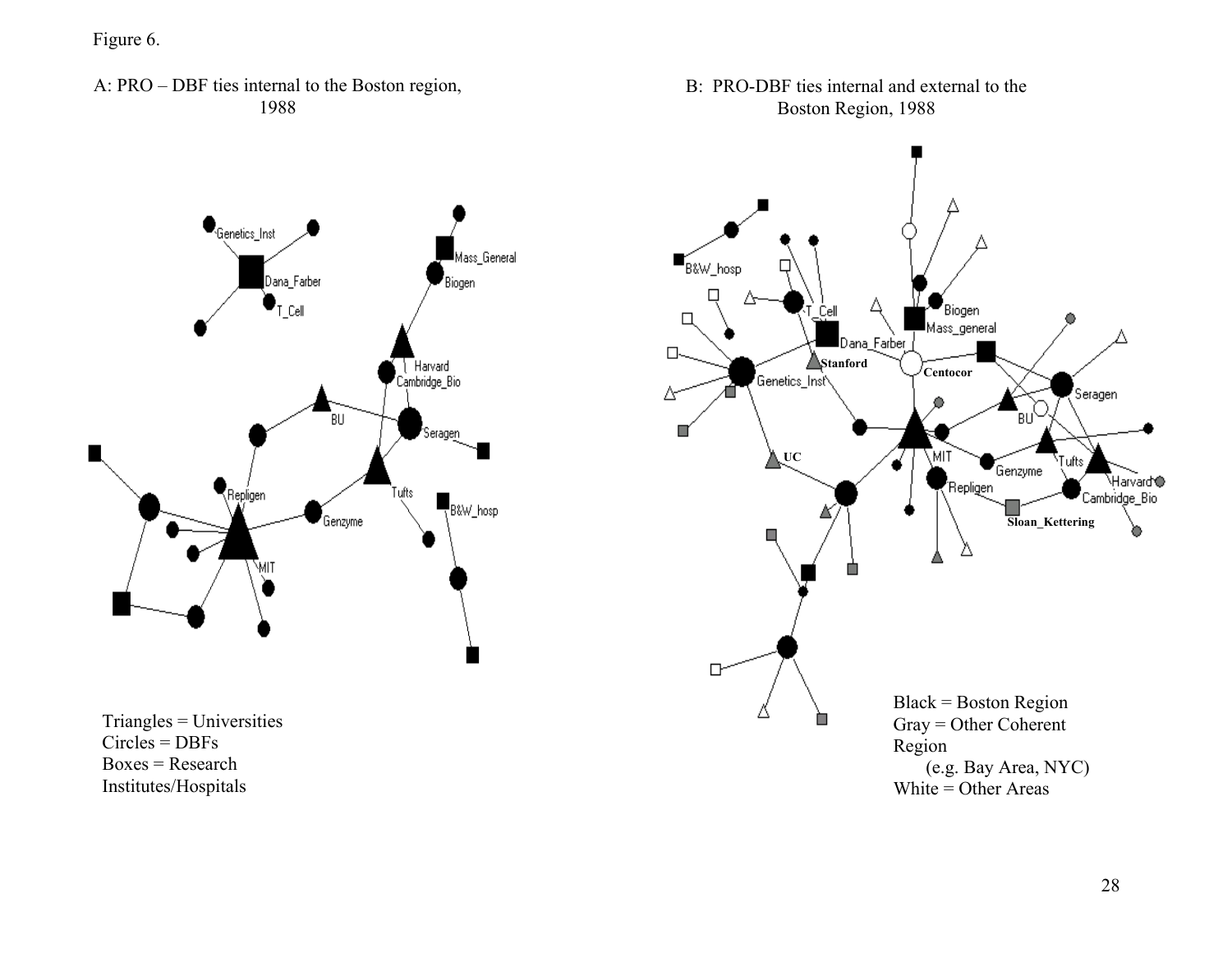#### **References**

- Albert R., H. Jeong, and A. Barabasi, 2000. Error and Attack Tolerance in Complex Networks. *Nature* **406** 378-382.
- Arora A., A. Gambardella. 1990. Complementarity and External Linkages: The Strategies of Large Firms in Biotechnology. *J. Ind. Econom.* **38** 361-379.
- -------. 1994. Explaining Technological Information and Utilizing It: Scientific Knowledge, Capacity, and External Linkages in Biotechnology. *J. Econ. Behavior and Org.* **24** 91-114.
- Arora A., A. Fosfuri, A. Gambardella. 2001. *Markets For Technology*, Cambridge, MA, MIT Press.
- Arora A., A. Gambardella, F. Pammolli, M. Riccaboni. 2000. The Nature and the Extent of the Market for Technology in Biopharmaceuticals. Paper Presented at the "International Conference on Technology Policy and Innovation: Economic and Historical Perspectives", Paris, 20-22 November 2000.
- Batagelj V., A. Mrvar. 2000. Drawing Genealogies. *Connections* **21** 47-57.
- Ben-David, J. 1977. *Centers of Learning : Britain, France, Germany, and the United States.* New York, McGraw-Hill.
- Carroll, J.D., P.E. Green, C.M. Schaffer. 1986. Interpoint Distance Comparisons in Correspondence Analysis. *J. Market. Res.* **23** 271-280.
- Clark B. R. 1995. *Places of Inquiry. Research and Advanced Education in Modern Universities*. Berkeley, University of California Press.
- Fruchterman, T., E. Reingold. 1991. Graph Drawing by Force-Directed Replacement. *Software -- Practice and Experience* **21** 1129-1164.
- Galambos L., J. Sturchio. 1998. Pharmaceutical Firms and the Transition to Biotechnology: A Study In Strategic Innovation. *Bus. Hist. Rev.* **LXXII** 250-278.
- Gambardella A. 1995. *Science and Innovation. The U.S. Pharmaceutical Industry During The 1980s*. New York, Cambridge University Press.
- Gambardella A., L. Orsenigo, F. Pammolli. 2000. Global Competitiveness in Pharmaceuticals: A European Perspective. European Commission, Brussels (http://dg3.eudra.org/pharmacos/comdoc\_doc.htm).
- Geiger R., 1988. *Research and Relevant Knowledge: American Research Universities since World War II.* New York, Oxford University Press.
- Greenacre, M.J. 1984. *Theory and Applications of Correspondence Analysis*. London, Academic Press.
- -----. 1993. *Correspondence Analysis in Practice*, Academic Press, New York.
- Howells, J., McKinlay. 1999. Commercialization of University Research in Europe. Report to the Advisory Council on Science and Technology, Ontario, Canada.
- Koput K., W.W. Powell. 2001. Organizational Growth and Collaborative Capacity: Science and Strategy in a Knowledge-Intensive Field. Manuscript.
- Lerner J., R. Merges. 1998. The Control of Technology Alliances: An Empirical Analysis of the Biotechnology Industry. *J. Ind. Econ.* **46** 125-156.
- Liebeskind, J., A. Oliver, L. Zucker, M. Brewer. 1996. Social Networks, Learning, and Flexibility: Sourcing Scientific Knowledge in New Biotechnology Firms. *Org. Sci.* **7** 428-443.
- Link, A. 1999. Public/Private Partnerships in the United States. *Ind. and Innov.* **6** 191-217.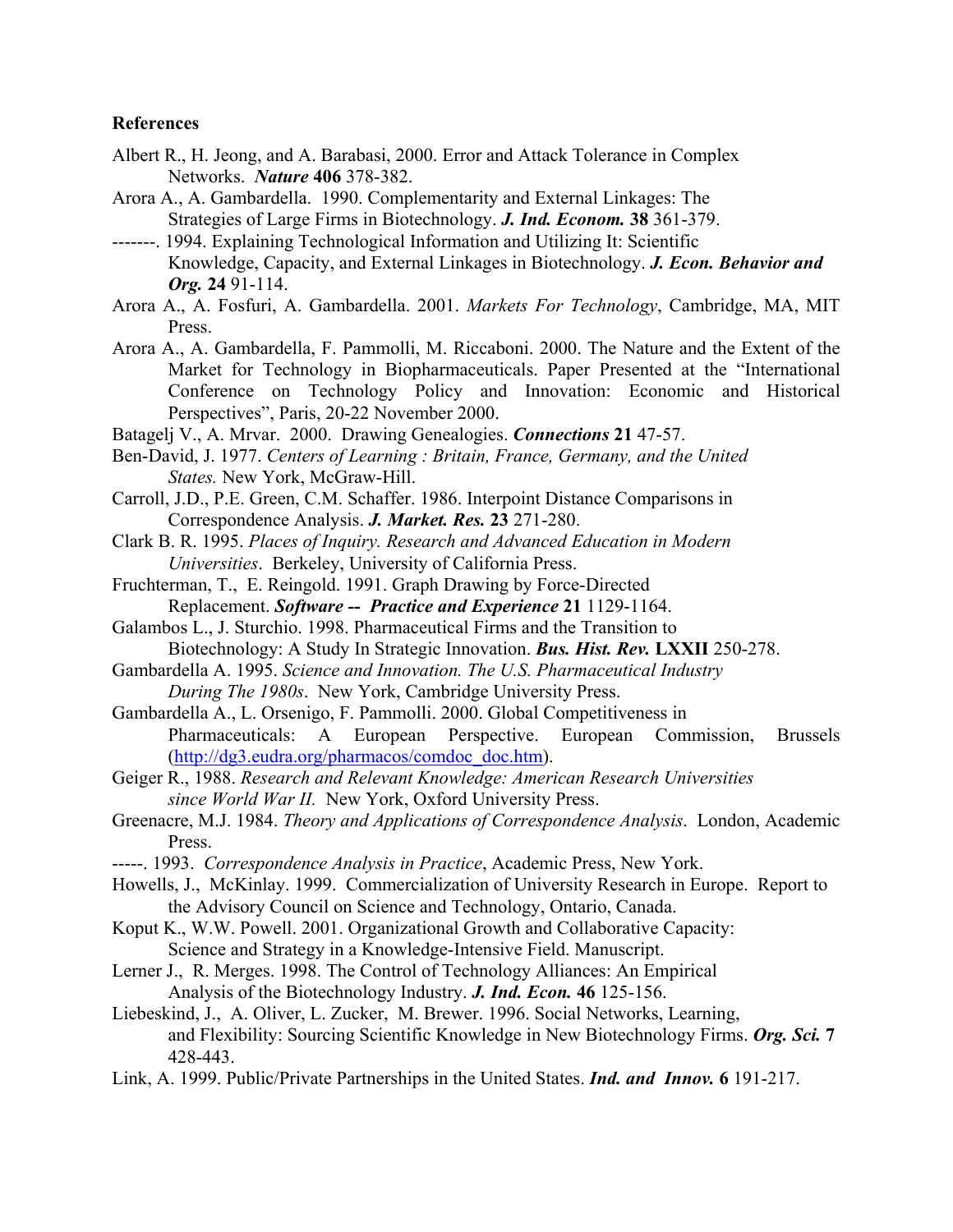Morange M., 1998. *A History of Molecular Biology*. Cambridge, Ma, Harvard University Press.

- Mowery D., 1999. America's Industrial Resurgence?: An Overview. Pp. 1-16 in *U.S. Industry in 2000: Studies in Competitive Performance.* Washington, DC, National Academy Press.
- Mowery D., R.R. Nelson (eds.). 1999. *Sources of Industrial Leadership. Studies of Seven Industries.* New York, Cambridge University Press.
- Mowery, D., R.R. Nelson, B.N. Sampat, A.A. Ziedonis. 2001. The Growth of Patenting and Licensing by U.S. Universities: An Assessment of the Effects of the Bayh-Dole Act of 1980. *Res. Pol.* **30** 99-119.
- Orsenigo L., 1989. *The Emergence of Biotechnology.* New York, St Martin Press.
- Orsenigo L., F. Pammolli, M. Riccaboni. 2001. Technological Change and Network Dynamics. Lessons from the Pharmaceutical Industry. *Res. Pol.30*485-508.
- Owen-Smith, J. 2000. *Public Science, Private Science: The Causes and Consequences of Patenting by Research One Universities.* Ph.D. Dissertation, University of Arizona.
- -------. 2001. New Arenas for University Competition: Accumulative Advantage in Academic Patenting. In J. Croissant (ed.) *Degrees of Compromise: Industrial Interests and Academic Values.* New York, SUNY Press.
- Pammolli F., M. Riccaboni, L. Orsenigo. 2000. Variety and Irreversibility in Scientific and Technological Systems. in Nicita A., U. Pagano. (eds.) *The Evolution of Economic Diversity.* London: Routledge.
- Pavitt K. 2000. *Academic Research In Europe*, SPRU Working Paper, n. 43.
- Peterson J., M. Sharp. 1998. *Technology Policy in the European Union*. Basingstoke, MacMillan.
- Powell W.W., K.W. Koput, L.Smith-Doerr. 1996. Interorganizational Collaboration and the Locus of Innovation in Biotechnology. *Admin. Sci. Quart.* **41** 116-145.
- Powell, W.W., K.W. Koput, L. Smith-Doerr, J. Owen-Smith. 1999. Network Position and Firm Performance: Organizational Returns to Collaboration in the Biotechnology Industry. Pp. 129-59 in S. Andrews, D. Knoke. (eds.) R*esearch in the Sociology of Organizations.* Greenwich, CT, JAI Press.
- Rosenberg N., R.R. Nelson. 1994. American Universities And Technical Advance In Industry. *Res. Pol.* **23** 323-348.
- Stokes D.E., 1997. *Pasteur's Quadrant: Basic Science and Technological Innovation.* Washington DC, Brookings Institution Press.
- Stuart T.E., H. Hoang, R.C. Hybels, 1999. Interorganizational Endorsements and the Performance of Entrepreneurial Ventures. *Admin. Sci. Quart.* **44** 315-349.
- Zucker, L.G., M.R. Darby, M.B. Brewer. 1998. Intellectual Human Capital and the Birth of U.S. Biotechnology Enterprises. *Amer. Econ. Rev.* **88** 290-306.

-

<sup>&</sup>lt;sup>1</sup> The Single European Act provided, for the first time, a legal basis for European R&D programs (framework programs) developed by the European Commission to complement national programs and funds.

<sup>&</sup>lt;sup>2</sup> We define PRO as any government research laboratory, public or private university, or nonprofit or public research hospital or institute.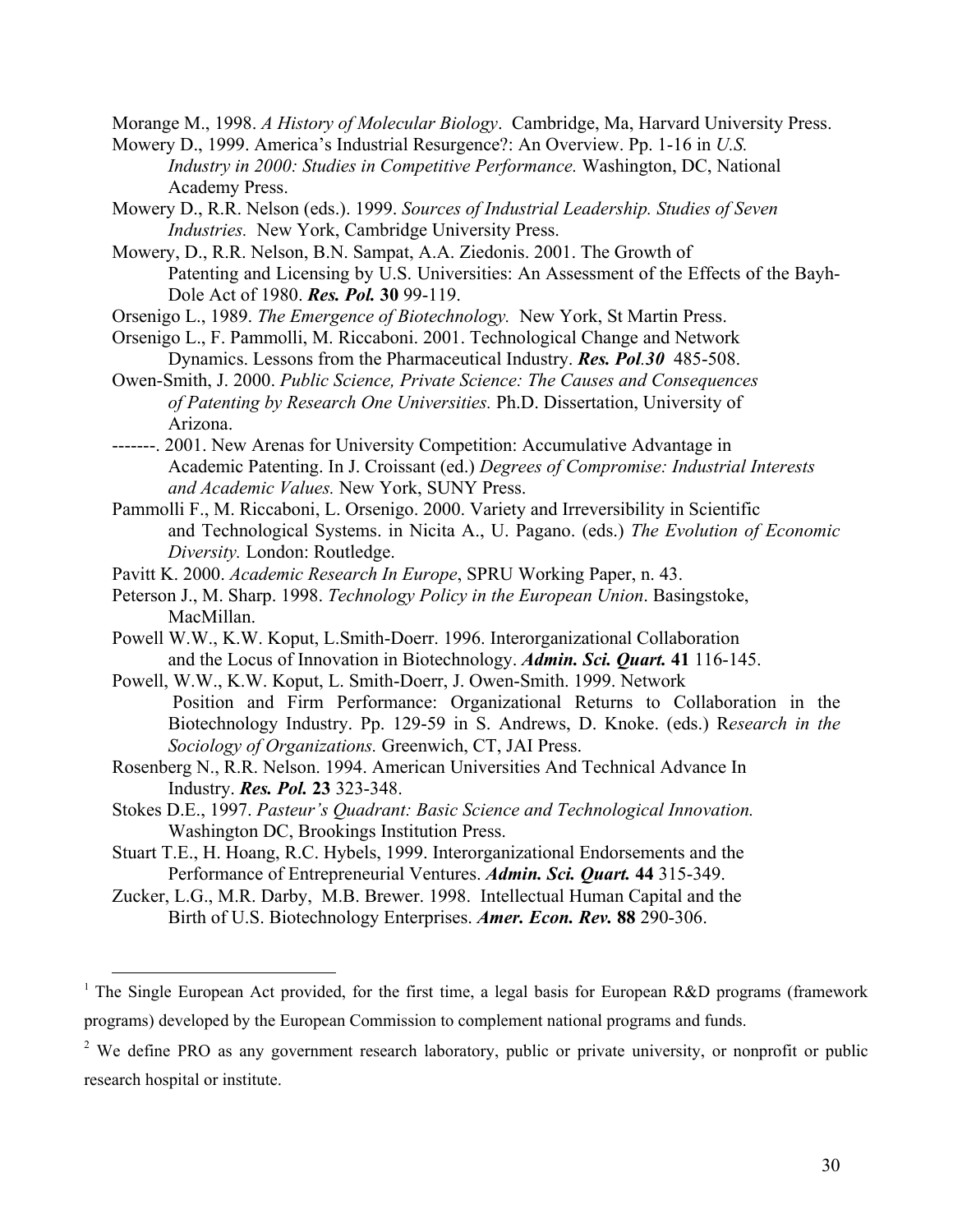3 A survey of high impact publications in molecular biology and genetics between 1988 and 1992 lists the Institute Chemie Biologique in Strasbourg, the MRC lab in Cambridge, UK, the Institute Pasteur in Paris, and the Karolinska Institute in Stockholm among the most prolific research centers. See Science Watch, July/August 1993, Vol. 4, No. 7, Institute for Scientific Information.

<sup>4</sup> Pavitt (2000) estimates that the resources devoted to academic research in the life sciences in the U.S. are 50% larger than in Europe.

<sup>5</sup> For illustration, see Greenacre, 1984, 1993.

 $\overline{a}$ 

 ${}^{6}$ A software package for large network analysis available online at http://vlado.fmf.uni-lj.si/pub/networks/pajek. Pajek has been used to analyze multiple types of large networks (Batagelj & Mrvar 2000; Albert, Jeong, & Barabasi, 2000).

<sup>7</sup> For detail on the Powell-Koput database see Powell et. al. 1996 (pp 124-129) and Powell et. al. 1999 (pp 136-140). For detail on the Owen-Smith database see Owen-Smith 2000a (pp 59-66 and 76-81).

<sup>8</sup> This data focuses on dedicated human biotechnology firms. Companies involved in veterinary and agricultural biotech, which draw on different scientific capabilities and operate in a much different regulatory climate, are omitted. We also exclude companies that are wholly owned subsidiaries of pharmaceutical and chemical corporations. We do, however, include biotech companies that have minority or majority investments in them by other firms, so long as the company is independently traded on the stock market. Our rationale for excluding both biotech subsidiaries and large diversified corporations is that the former do not make decisions autonomously and biotechnology may represent only a small portion of the latter's activities.

<sup>9</sup> To accomplish this we use a recent Office of Technology Assessment and Forecasting crosswalk between United States Patent Office subject area classifications and 3 digit Standard Industrial Classification product codes. Patent co-assignment represents shared ownership of intellectual property and, as such, indicates a particularly close and potentially consequential form of inter-organizational collaboration. Co-assignment limits each partner's ability to unilaterally appropriate rents from intellectual property. Thus, it is not a relationship that organizations (especially for-profit organizations) enter into lightly. Co-assignment is common in cases where patents have multiple inventors who are employed by different organizations.

 $^{10}$  For further details about the PHID, see Riccaboni, 2000, (pp. 9-11 and 31-33).

<sup>11</sup> The ATC classification has been developed and maintained since 1971 by the *European Pharmaceutical Marketing Research Association.* The 3 digit ATC designation is a widely accepted standard for classifying pharmaceutical products and is used by anti-trust associations around the globe.

<sup>12</sup> Information on the patents is found in Patent Fast Alert, published by Current Drugs, Ltd., London, U.K.. <sup>13</sup> In this paper we focus only on the PROs as originators, and do not examine cases where DBFs and EPCs are sources of new research opportunities, or cases where PROs were developers for PRO originators.